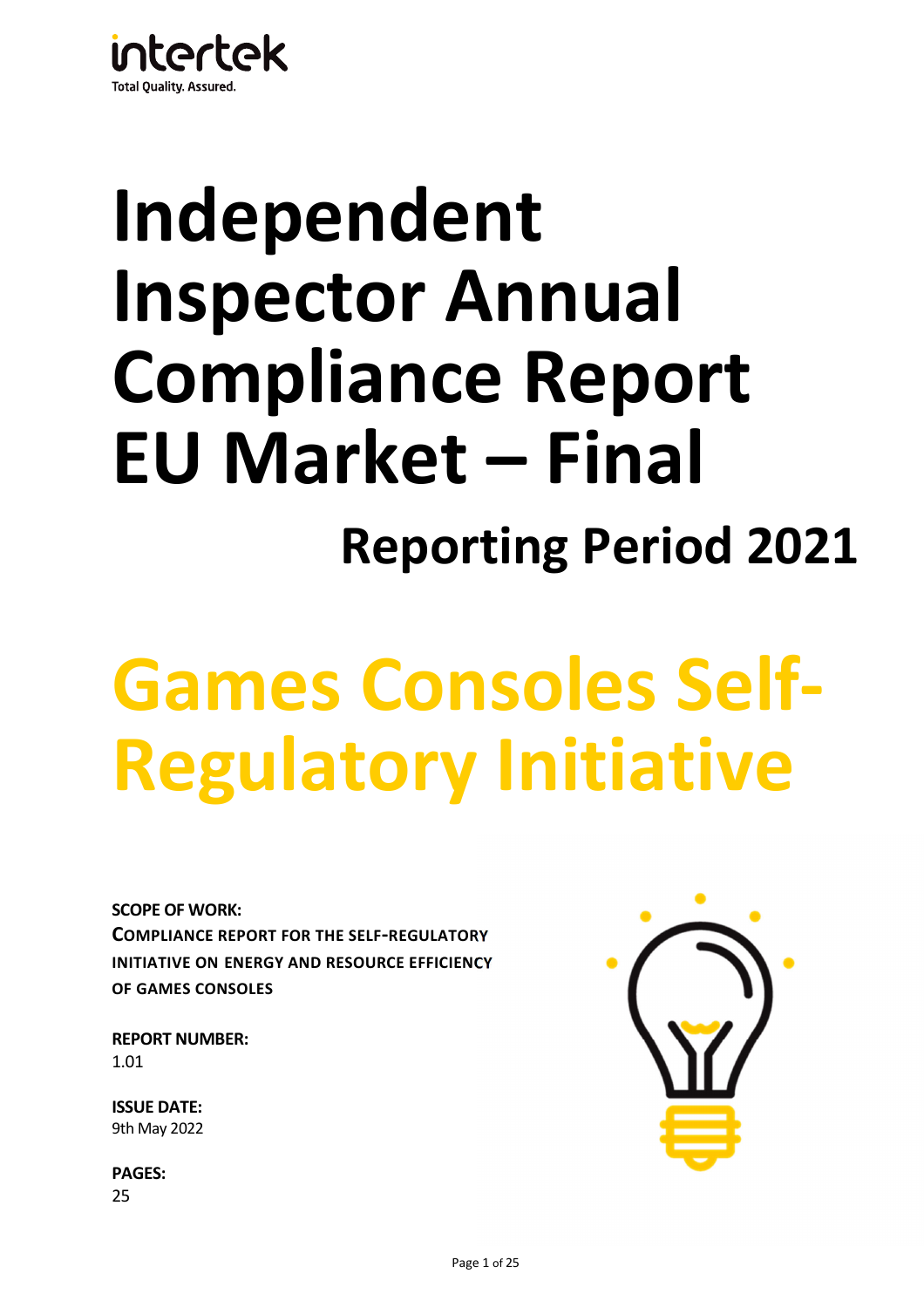

Intertek, Davy Avenue Knowlhill, Milton Keynes MK5 8NL, United Kingdom

Telephone: Facsimile:

+44 1372370900 +44 1372 370999

#### **CUSTOMER**

Signatories for the Self Regulatory Initiative on energy efficiency of games consoles

#### **REPORT ISSUED BY**

Intertek Testing & Certification Ltd Davy Avenue Knowlhill Milton Keynes MK5 8NL

Tel: +44 (0)1908 857777

| Compiled by: | Jane Lee & Stephen Fernandes                       | Reviewed by: | Caroline Blenkhorn        |
|--------------|----------------------------------------------------|--------------|---------------------------|
| Title:       | Project Manager & Technical<br>Development Manager | Title:       | <b>Operations Manager</b> |
|              | we Le                                              |              |                           |
| Signature:   |                                                    | Signature    |                           |
|              |                                                    |              |                           |
| Date         | 9th May 2022                                       | Date:        | 9th May 2022              |

This report is for the exclusive use of Intertek's Client and is provided pursuant to the agreement between Intertek and its Client. Intertek's responsibility and liability are limited to the terms and conditions of the agreement. Intertek assumes no liability to any party, other than to the Client in accordance with the agreement, for any loss, expense or damage occasioned by the use of this report. Only the Client is authorized to permit copying or distribution of this report and then only in its entirety. Any use of the Intertek name or one of its marks for the sale or advertisement of the tested material, product or service must first be approved in writing by Intertek. The observations and test results in this report are relevant only to the sample tested. This report by itself does not imply that the material, product, or service is or has ever been under an Intertek certification programme.

Intertek Testing & Certification Ltd, Registered office: Academy Place, 1-9 Brook Street, Brentwood, Essex, CM14 5NQ, United Kingdom Registered No: 3272281 (England), VAT No: GB 672-7639-96-011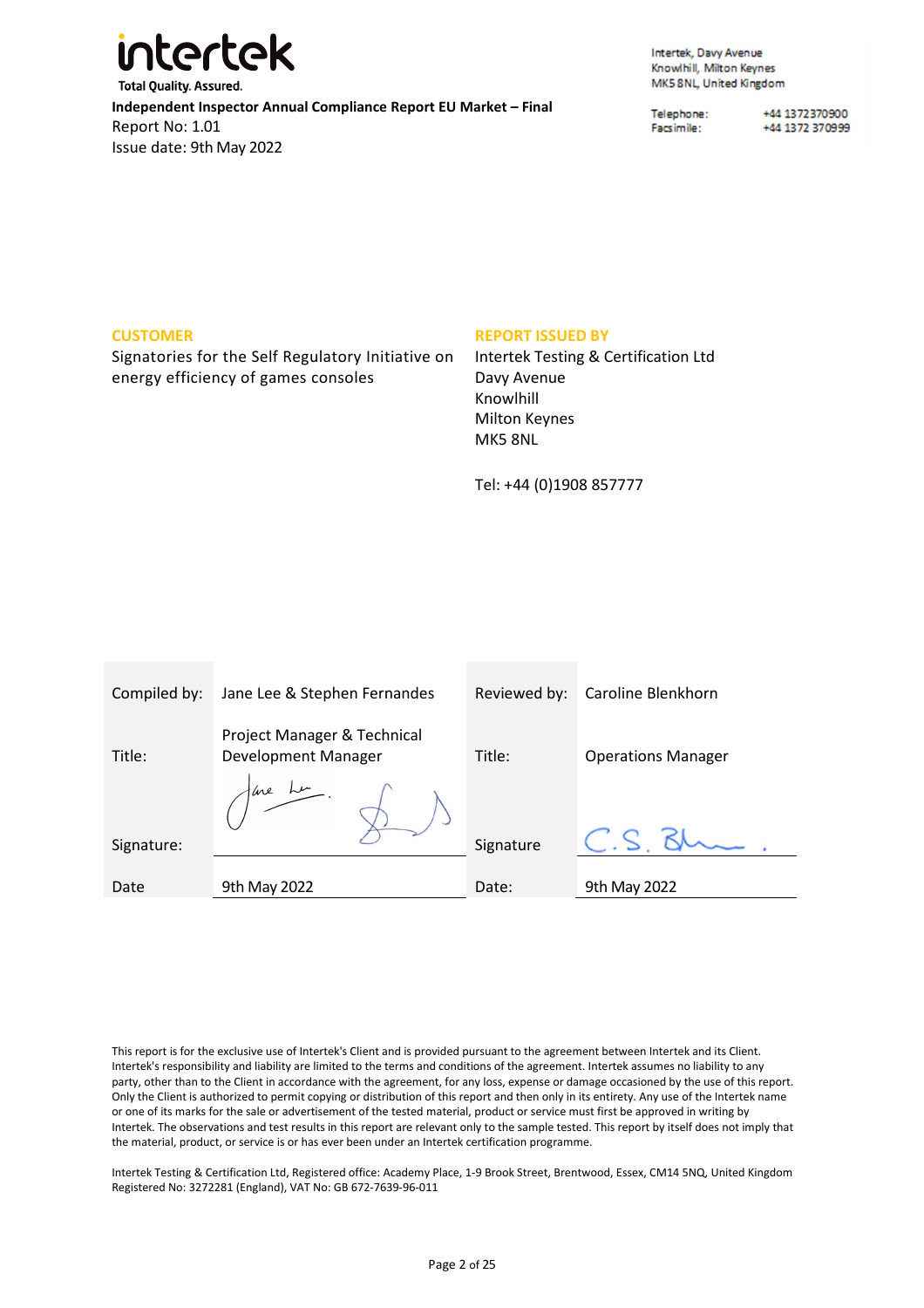

**Total Quality. Assured.** 

Independent Inspector Annual Compliance Report EU Market – Final Report No: 1.01 Issue date: 9th May 2022

| $\mathbf{1}$<br><b>SUMMARY</b>                                             | 4                       |
|----------------------------------------------------------------------------|-------------------------|
| 1.1<br><b>Commitments and Requirements</b>                                 | $\overline{\mathbf{4}}$ |
| 1.2<br>Signatories                                                         | 4                       |
| 1.3<br>Data Collection and Processing                                      | $\overline{\mathbf{4}}$ |
| 1.4<br><b>Annual Reporting Compliance</b>                                  | 5                       |
| 1.5<br><b>Compliance Verification Investigation</b>                        | 5                       |
| 1.6<br><b>Overall Compliance</b>                                           | 5                       |
| $\overline{2}$<br><b>INTRODUCTION</b>                                      | $\boldsymbol{6}$        |
| 3<br><b>LIST OF SIGNATORIES</b>                                            | $\overline{7}$          |
| $\overline{\mathbf{4}}$<br><b>COMMITMENTS AND REQUIREMENTS</b>             | $\overline{7}$          |
| <b>Commitments for Review</b><br>4.1                                       | $\overline{7}$          |
| 4.2<br><b>Energy and Resource Efficiency Requirements</b>                  | $\overline{7}$          |
| 4.2.1<br><b>Energy Efficiency</b>                                          | 8                       |
| 4.2.2<br><b>Energy Efficiency Information</b>                              | $\boldsymbol{9}$        |
| 4.3<br><b>Resource Efficiency Requirements</b>                             | $\boldsymbol{9}$        |
| 4.3.1<br>Requirements to promote repair and recyclability                  | 9                       |
| 4.3.2<br><b>Information Requirements</b>                                   | 10                      |
| 4.4<br><b>Other Commitments</b>                                            | 10                      |
| 4.5<br>Market Coverage                                                     | 10                      |
| 5<br>DATA DECLARATIONS AND PROCESSING                                      | 11                      |
| 5.1<br>Product Compliance Report Template                                  | 11                      |
| 5.2<br>Data Processing                                                     | 11                      |
| 5.3<br>Market Coverage                                                     | 12                      |
| 5.4<br>Sales data                                                          | 12                      |
| 6<br><b>SIGNATORY COMPLIANCE</b>                                           | 12                      |
| 6.1<br><b>Submission of Product Compliance Reports</b>                     | 13                      |
| 6.2<br><b>Product Compliance Report Completeness</b>                       | 13                      |
| 6.3<br>Market Coverage                                                     | 13                      |
| 7<br>SRI REQUIREMENTS COMPLIANCE INVESTIGATION                             | 13                      |
| 7.1<br>Sample Purchase                                                     | 13                      |
| 7.2<br><b>Testing and Reporting</b>                                        | 14                      |
| 7.3<br>Compliance                                                          | 14                      |
| 8<br><b>OVERALL COMPLIANCE</b>                                             | 15                      |
| 8.1<br><b>Signatories and Games Consoles</b>                               | 15                      |
| 9<br><b>RECOMMENDATIONS</b>                                                | 16                      |
| 9.1<br><b>Compliance Investigation Review</b>                              | 16                      |
| Appendix A - PRODUCT COMPLIANCE REPORTING TEMPLATE                         | 17                      |
| Appendix B - SELF REGULATORY INITIATIVE KEY POWER CONSUMPTION REQUIREMENTS | 24                      |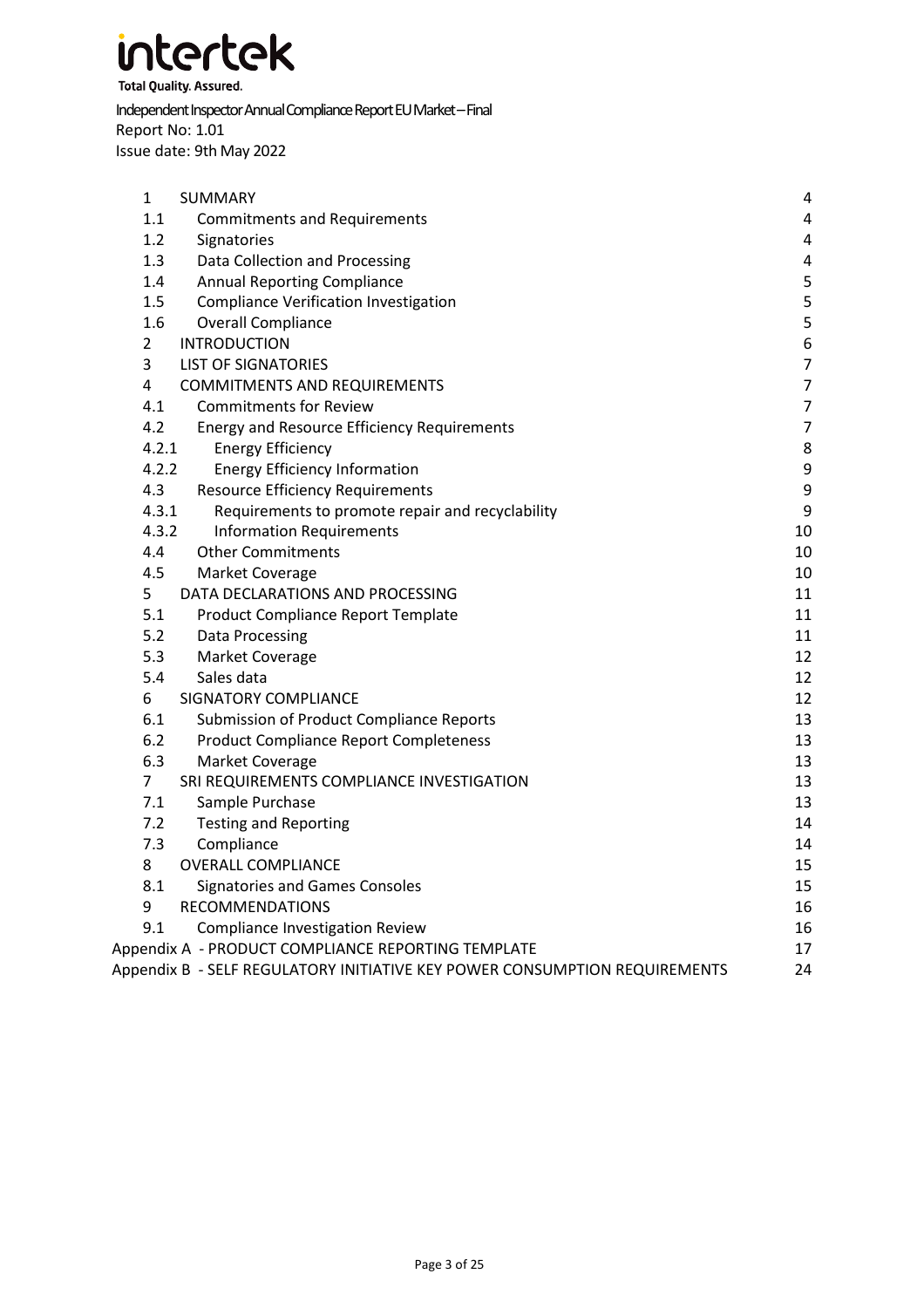

### **1 SUMMARY**

#### **1.1 Commitments and Requirements**

This Annual Compliance Report from the Independent Inspector for the Self-Regulatory Initiative (SRI) covers the reporting period January 2021 through December 2021 for inscope consoles sold in the EU.

The SRI covers games consoles placed on the EU market by the three Signatories. This accounts for 100% of the in-scope games consoles sold in the EU in 2021.

Games consoles covered by the SRI are mains powered devices with handheld or other interactive controllers, use external televisions as a primary display, use dedicated console operating systems and use internal or dedicated external power supply units. For consoles that consume more than 20W in Active Gaming mode, all the requirements apply. For consoles that consume less than 20W, all requirements apply except the Energy Efficiency Requirements (section 3.1 of the SRI).

The SRI aims to further improve the energy efficiency of games consoles and reduce the environmental impact over their life cycle with energy and resource efficiency through better design.

The key requirements covered by the SRI are:

- Compliance with Auto-Power Down (APD) requirements
- Ensure that maximum power consumption targets (power caps) are not exceeded
- Resource efficiency and end-of-life design requirements
- Information provision: including energy and non-energy related information in the user instructions and to repairers or recyclers
- Achieving specific Market Coverage

#### **1.2 Signatories**

There are three manufacturers that are Signatories to the games console SRI;

- Microsoft Corporation
- Nintendo Co., Ltd.
- Sony Interactive Entertainment Inc.

#### **1.3 Data Collection and Processing**

The Independent Inspector reviewed the Product Compliance Reports, covering each games console, submitted by the Signatories.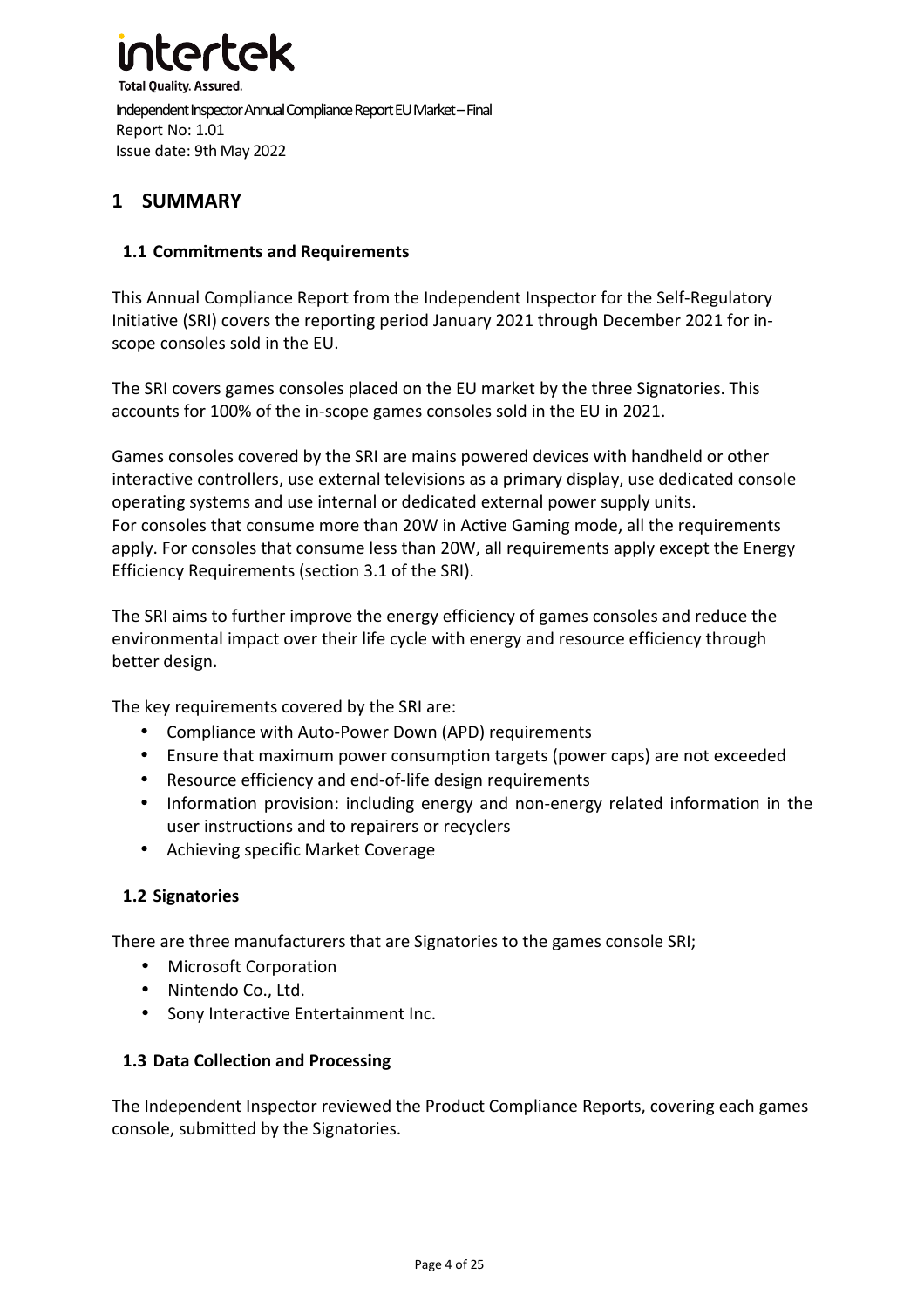

The Product Compliance Report indicates compliance by listing links to online information. The percentage of compliant models sold during the reporting period is also declared via the PCR.

The Independent Inspector reported back to the Signatories individually after reviewing the Product Compliance Reports. No non-compliances or issues were reported.

#### **1.4 Annual Reporting Compliance**

In order to comply with the SRI, Signatories must achieve the following reporting obligations:

- 1. Ensure that Product Compliance Reports for all games consoles within the scope of the SRI are submitted to the Independent Inspector on time;
- 2. Ensure that the Product Compliance Reports for all games consoles are complete;
- 3. Ensure that no more than 10% of products, within the scope of the SRI, from an individual Signatory fail to comply with the requirements in the SRI.
- 4. Demonstrate that the SRI covers more than 80% of the games consoles sold in the EU for the preceding reporting period (bi-annually).

Only the first three commitments listed above are covered using the Product Compliance Report submitted to the Independent Inspector and covered in this report. The market data compliance regarding aggregate sales of consoles in Europe must be provided by the Signatories directly to the European Commission.

#### **1.5 Compliance Verification Investigation**

New consoles were placed on the market by Microsoft and Sony in November 2020 and PCRs were provided for these in February 2021. Subsequent to these submissions a compliance verification investigation was undertaken in October 2021.

#### **1.6 Overall Compliance**

All the Signatories met the reporting requirements of the SRI for in-scope games consoles by providing complete Product Compliance Reports, on time, and declaring compliance with the SRI requirements for necessary percentage of consoles sold in the EU.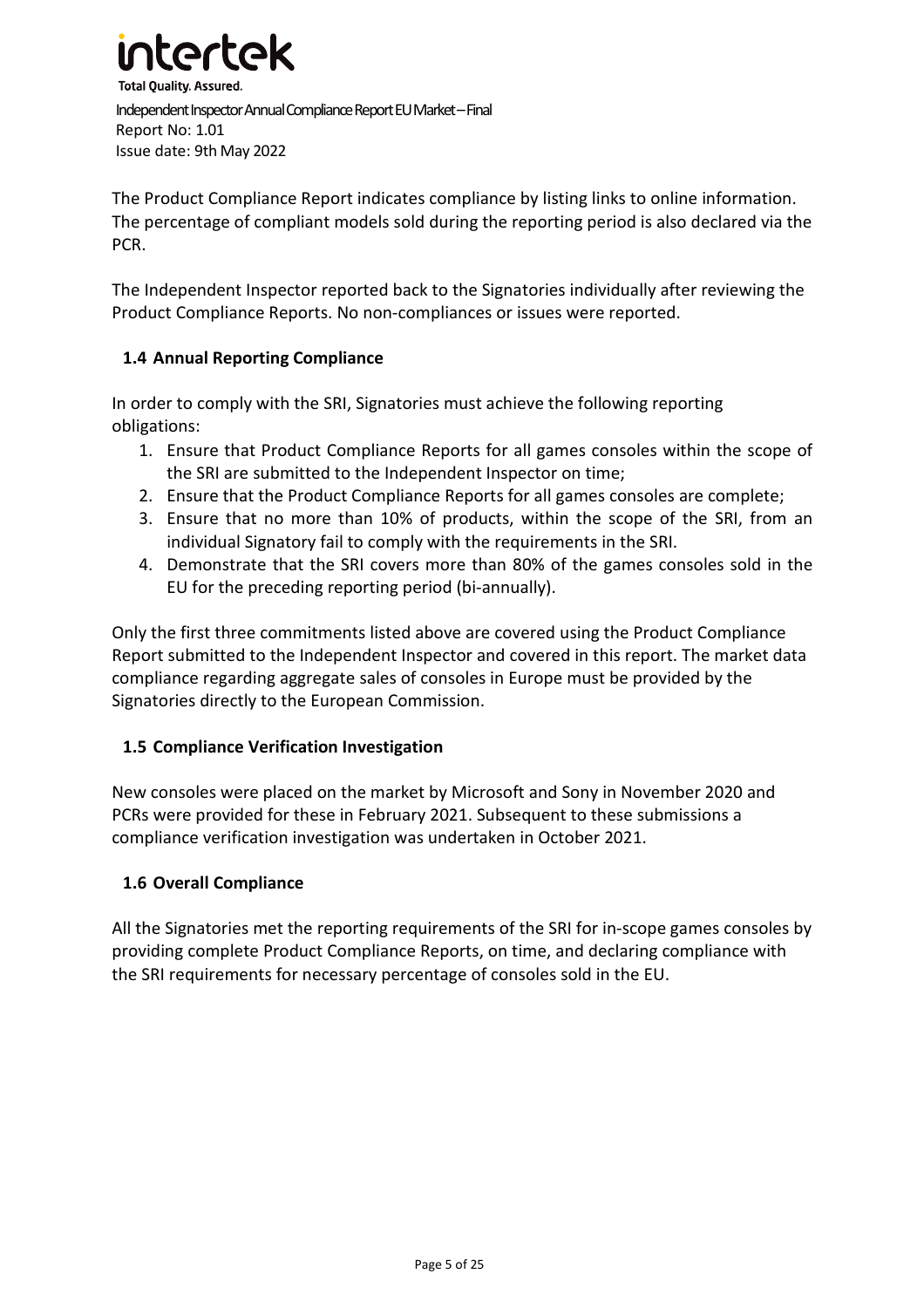# artal

**Total Quality. Assured.** Independent Inspector Annual Compliance Report EU Market – Final Report No: 1.01 Issue date: 9th May 2022

# **2 INTRODUCTION**

The Self-Regulatory Initiative (SRI) establishes a voluntary agreement, under the terms of EU Directive 2009/125/EC on Energy Related Products, for improved energy and resource efficiency, and end-of-life treatment and recycling of games consoles. The SRI, which includes the scope, definitions and commitments, and other administration elements of the SRI, can be found on the dedicated games console SRI website; www.efficientgaming.info

The scope of the SRI includes games consoles that are mains powered and also:

- Utilise either dedicated handheld or other interactive controllers designed to enable game playing (rather than the mouse and keyboard used by personal computers);
- Are equipped with audio-visual outputs for use with external televisions as the primary display;
- Use dedicated Console operating systems (rather than using a conventional PC operating system); and
- Use either internal or dedicated external power supply units.

The main categories of commitments and requirements detailed in the SRI<sup>1</sup> include:

- Compliance with Auto-Power Down (APD) requirements (3.1.1)
- Not exceeding maximum power consumption targets (power caps) (3.1.2)
- Resource efficiency and end-of-life design requirements (3.2)
- Information provision: including energy and non-energy related information in the user instructions and to repairers or recyclers (3.1.4, 3.2.2 and Annex B)
- Achieving specific Market Coverage: as a sector and individual manufacturer

This Annual Compliance Report (ACR), prepared by the Independent Inspector, covers the reporting period January 2021 through December 2021. It includes information on the compliance by the Signatories according to the Games Console Self-Regulatory Initiative (SRI) version 4.0.

The SRI version 4.0 extended the scope of the SRI and now, in addition to consoles which use more than 20 Watts in Active Game mode, all the requirements apply to consoles that consume less than 20W in Active Gaming mode, except the Energy Efficiency Requirements (section 3.1 of the SRI).

This ACR has been compiled following the submission of Product Compliance Reports (PCR) by the Signatories to the Independent Inspector. The PCR enables Signatories to report where product information can be found using online links, and demonstrate compliance with the requirements set out in the SRI. The submission of the PCR has been reviewed by the Independent Inspector against the reporting obligations in the SRI.

<sup>1</sup> Parentheses provide SRI paragraph references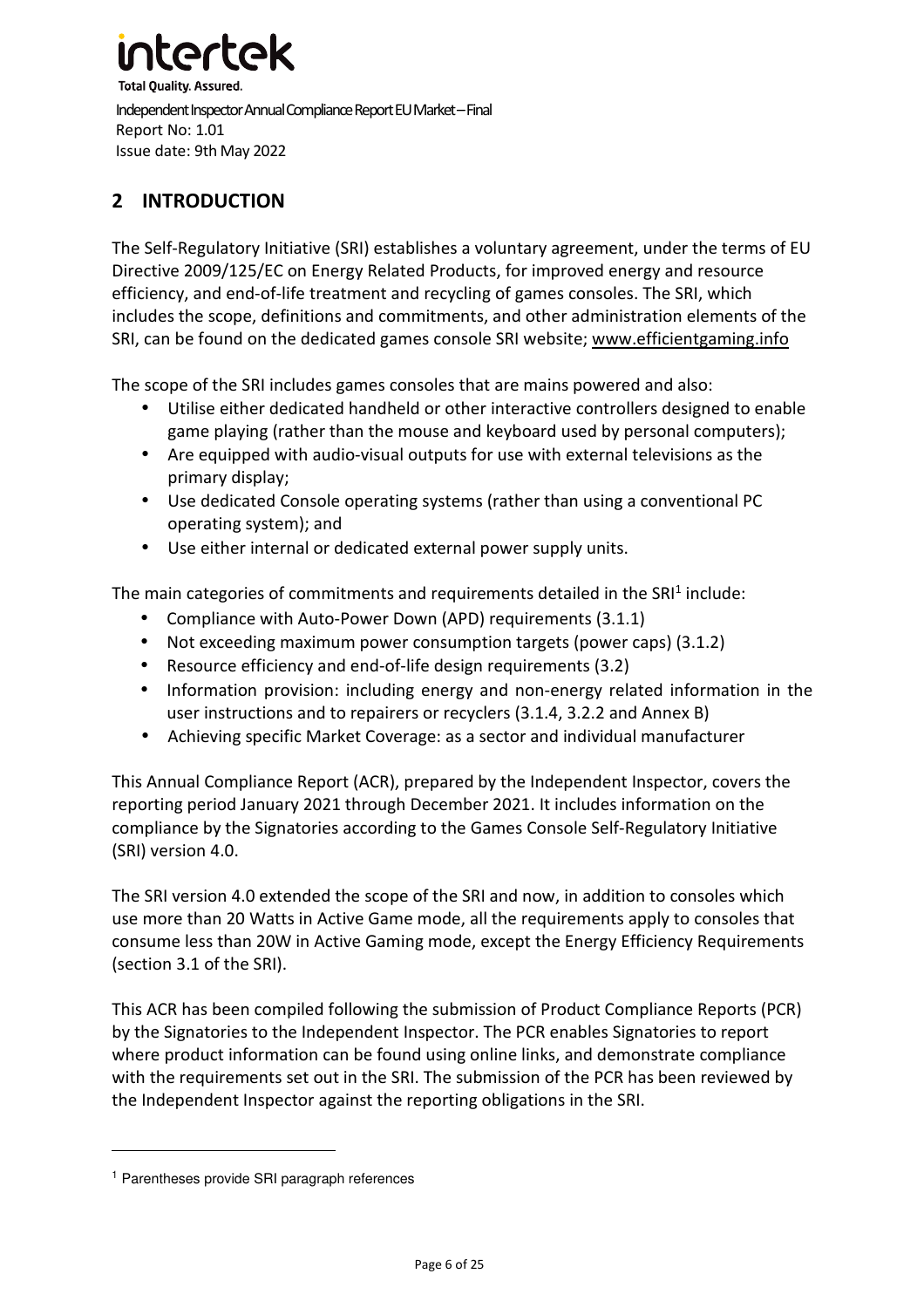

# **3 LIST OF SIGNATORIES**

For the reporting period January through December 2021, there were three manufacturers signed up to the SRI for games consoles. These are the manufacturers that instigated and worked together to produce, and continually undertake revisions to, the SRI.

- Microsoft Corporation
- Nintendo Co., Ltd.
- Sony Interactive Entertainment Inc.

### **4 COMMITMENTS AND REQUIREMENTS**

The following sections provide a summary of the commitments and requirements for Signatories of the games console Self-Regulatory Initiative (SRI). Further detail and full wording can be found in the published SRI (version 4.0)<sup>2</sup>. The energy efficiency requirements apply to in-scope consoles consuming more than 20W in Active Gaming mode. The Resource Efficiency requirements apply to all in-scope consoles; this is the first year that the SRI requirement has been extended to consoles using less that 20W in relation to resource efficiency and non-energy requirements.

#### **4.1 Commitments for Review**

The SRI specifies four reporting commitments to be met by the Signatories:

- 1. Ensure that Product Compliance Reports for all games consoles within the scope of the SRI are submitted to the Independent Inspector on time;
- 2. Ensure that the Product Compliance Reports for all games consoles are complete;
- 3. Ensure that no more than 10% of products, within the scope of the SRI, from an individual Signatory fail to comply with the requirements in the SRI.
- 4. Demonstrate that the SRI covers more than 80% of the games consoles sold in the EU for the preceding reporting period (bi-annually).

Only the first two commitments listed above are checked by the Independent Inspector, the third commitment is declared on the PCR.

The market data compliance regarding aggregate sales of consoles in Europe (point 4) must be provided by the Signatories directly to the European Commission.

#### **4.2 Energy and Resource Efficiency Requirements**

The following requirements are specified in the SRI in relation to energy usage and resource efficiency, including providing such information to consumers. Compliance with these requirements, either by measurement or manufacturers' declared values, is only checked by

<sup>&</sup>lt;sup>2</sup> The SRI can be accessed at the dedicated games consoles SRI website; www.efficientgaming.info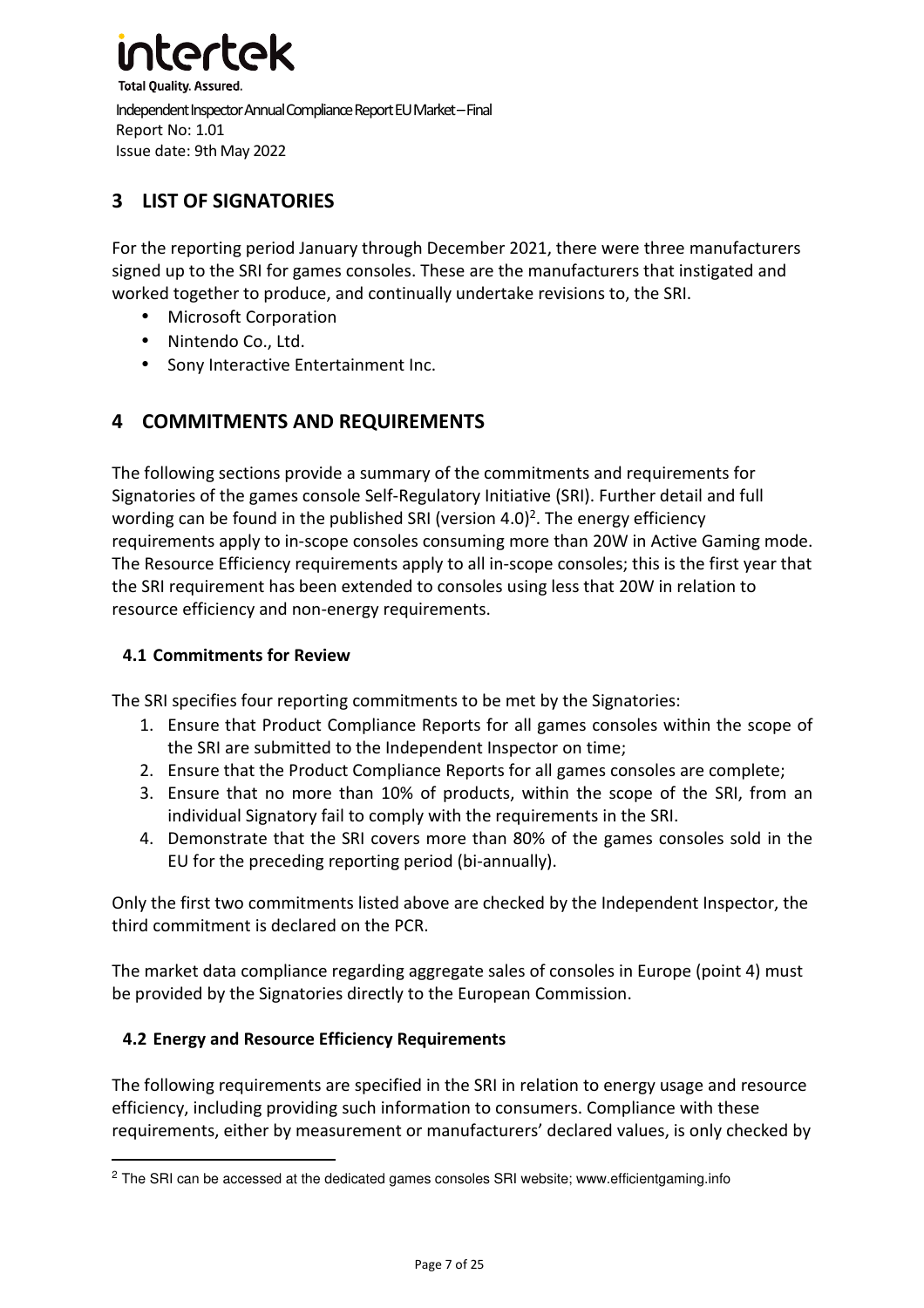

the Independent Inspector when a compliance investigation is undertaken (see section 7 of this report).

#### **4.2.1 Energy Efficiency**

The SRI specifies auto-power down and power caps applicable to Media Playback and Navigation modes. These are applicable to consoles using more than 20W in active gaming mode. Further details can be found in Appendix B of this report.

#### **Auto-Power Down**

The SRI specifies requirements for the duration of time before Auto-Power Down (APD) is triggered:

- For operational modes other than Media Playback:
	- $\geq 1$  hour or less from the time of the last user input when powering down to regulatory standby or networked standby mode.
- In Media Playback mode:
	- $\triangleright$  within 4 hours of starting any audio or video media playback
	- $\triangleright$  or within 1 hour or less of user inactivity after termination of video media content

#### **Power Caps**

In order to achieve a progressive improvement in energy efficiency, power caps are specified in tiers. The power caps applicable for the 2021 reporting period are given below.

**Navigation Mode** - Tier 6 (effective from 01.01.2021) - power caps:

- High Definition consoles 50W (Measured at HD video resolutions)
- Ultra-high definition consoles:
	- $\triangleright$  Media Capable 50W (Measured at HD and UHD video resolutions)
	- Gaming Capable 65W (Measured at HD video resolutions) 70W (Measured at UHD video resolutions)
- 8K-compatable consoles 70W (Measured at HD and UHD video resolutions)

**Media Playback** - Tier 6 (effective from 01.01.2020) - power caps:

- High definition consoles 60W (Measured at HD video resolutions)
- Ultra-high definition consoles
	- $\triangleright$  Media Capable 60W (Measured at HD and UHD video resolutions)
	- Gaming Capable 70W (Measured at HD video resolutions)
		- 110W (Measured at UHD video resolutions)
- 8K-compatable consoles 70W (Measured at HD video resolutions)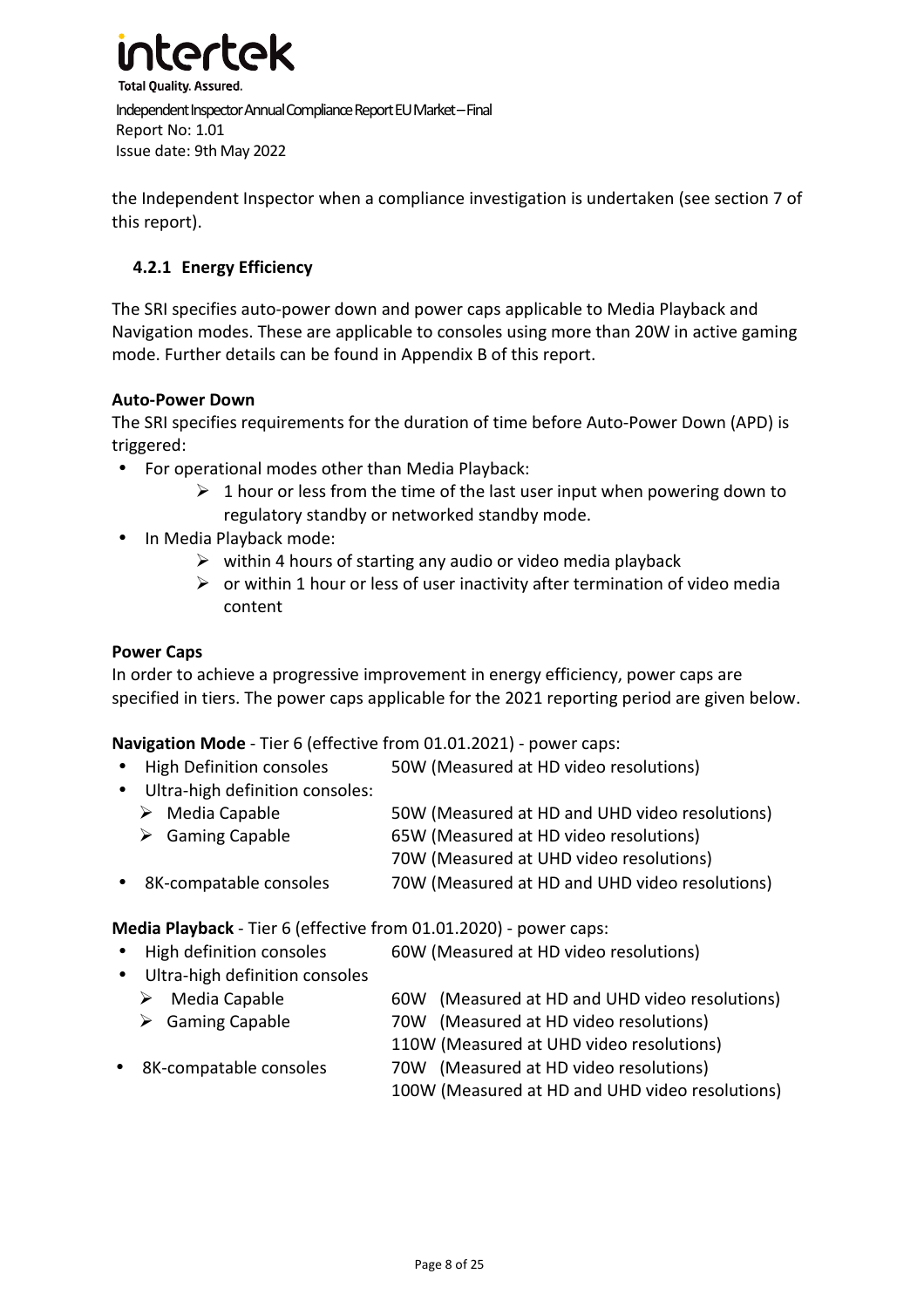

#### **4.2.2 Energy Efficiency Information**

Power consumption information shall be provided to consumers for consoles using more than 20W in Active Gaming mode. This is within the operating instructions provided with the console itself, onscreen or hardcopy, or online. Energy efficiency information will be neutrally worded so as not to encourage users to disable power-saving features.

#### **4.3 Resource Efficiency Requirements**

There are two main areas covered by non-energy commitments:

- 1. Resource efficiency requirements to promote repair and recyclability
- 2. Information to be provided to consumers and repairers

Version 4.0 of the SRI, extended the resource efficiency requirements to cover all consoles in-scope including those using less than 20W in Active Gaming mode.

The resource efficiency requirements in version 4.0 are the very similar to the previous version of the SRI, although more detailed information is given in some areas and there are some requirements listed that do not come in to force until the next reporting period. The wording for flame retardants has been changed slightly and reference to LCD displays and mercury has been removed. A summary of the requirements applicable to this reporting period is given below.

#### **4.3.1 Requirements to promote repair and recyclability**

- A refurbishment or out-of-warranty repair service shall be available with access to spare parts
- To improve recycling and reuse
	- o maintenance and refurbishment shall be possible by non-destructive disassembly of key components
	- o joining and sealing techniques are used that do not prevent removal of components
- To improve recycling at end-of-life
	- o plastic parts will be marked according to material composition (parts >25g)
	- o any external plastic enclosure components >100 g are removable using tools commercially available to recyclers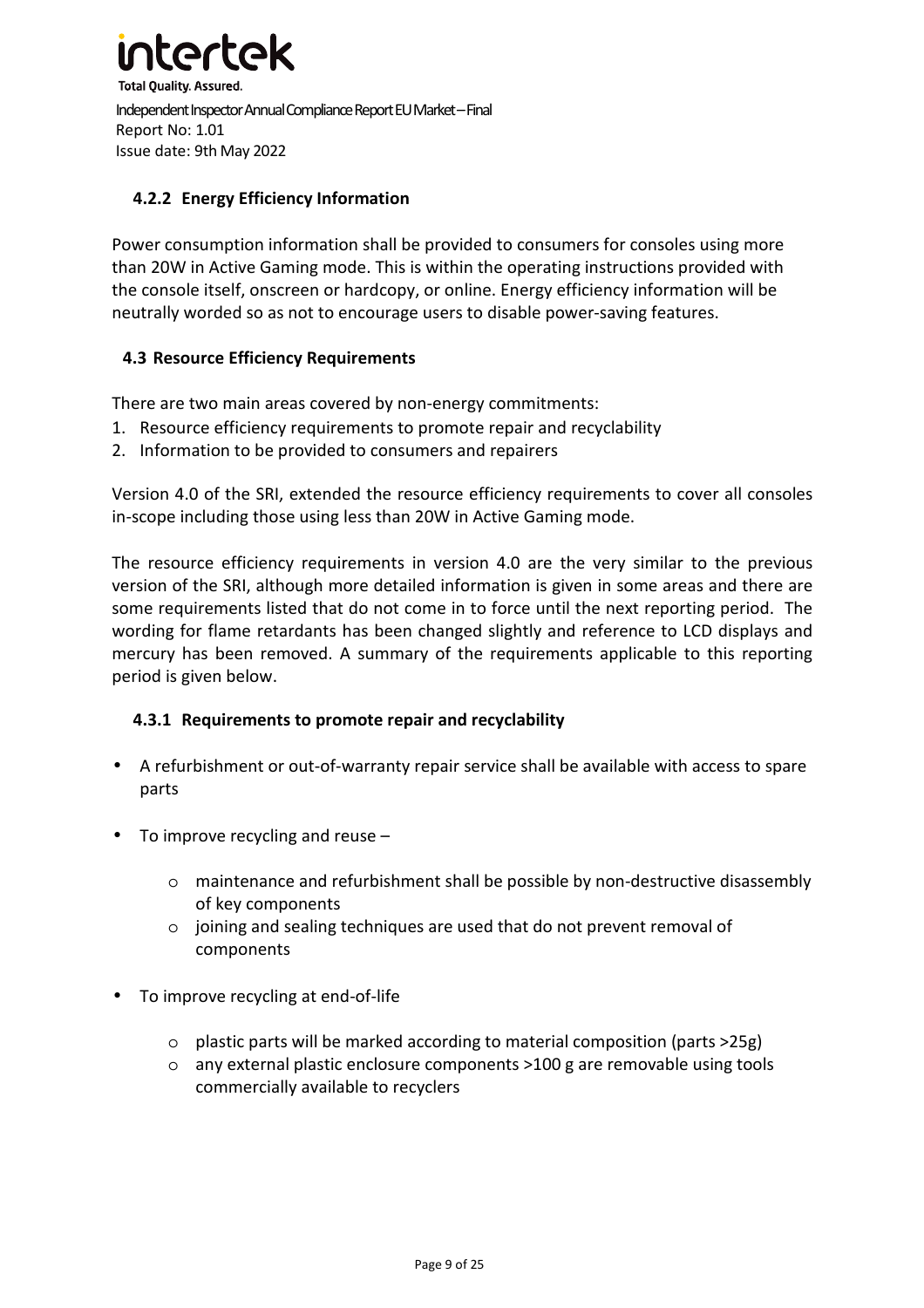

#### **4.3.2 Information Requirements**

- To support product life extension provide *consumers* (via onscreen, hardcopy or online instructions) information on;
	- o how to keep the product in good working order
	- o instructions on deleting personal data
	- o information on options to upgrade the console (if available)
	- o information on end-of-life processing, refurbishment and out-of-warranty repair options
	- o information on reparability, such as:
		- whether commercially available or specialized proprietary tools are necessary,
		- whether any repairer or authorized experts are required for repair diagnostics
		- availability of spare parts by all repairers or only manufacturer authorized providers
		- whether an out-of-warranty repair service is provided
- Information for refurbishment or out-or-warranty *repair service* supported by
	- o technical documents available to authorised repair centres
	- o information provided to repair and recycling operations regarding halogenated flame retardants in external plastic enclosures >25g
	- o information provided to enable product disassembly, including access to targeted components, fastening techniques and tools required

#### **4.4 Other Commitments**

Other requirements in the SRI include the Signatories providing a dedicated SRI website in order to publicise and disseminate information regarding the SRI.

#### **4.5 Market Coverage**

The Signatories to the SRI, in aggregate, must account for more than 80% of the unit sales of Games Consoles in the EU for the relevant Reporting Period. Signatories are required to provide independent market data to prove this level of market coverage to the European Commission every two years.

Each Signatory must ensure that at least 90% of the games console units it places on the market and/or put into service meet the requirements of the SRI.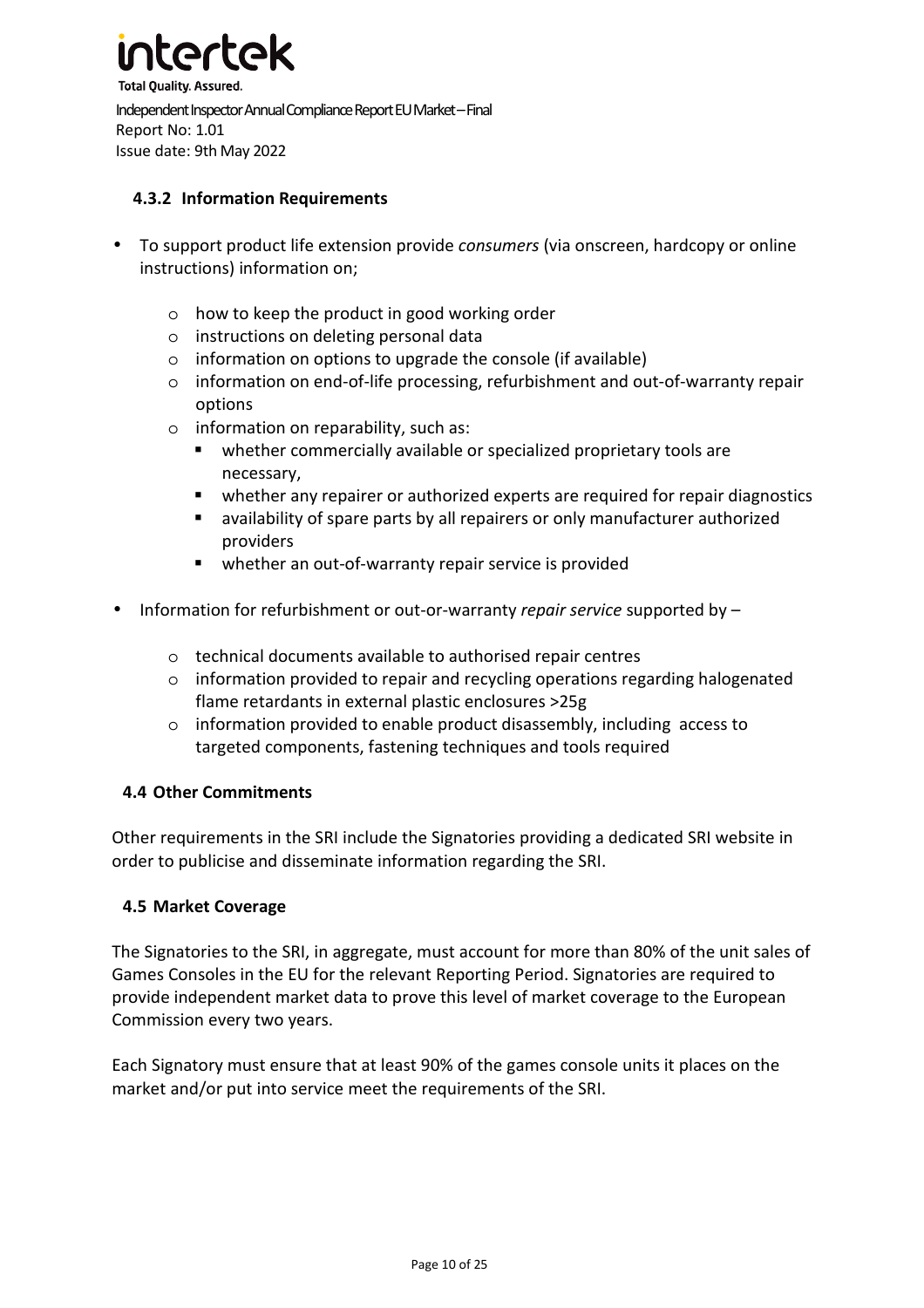

### **5 DATA DECLARATIONS AND PROCESSING**

#### **5.1 Product Compliance Report Template**

For this Annual Compliance Report the Product Compliance Report (PCR) template was used for the Signatories to declare compliance with the requirements of the SRI. The template enables each Signatory to report on all the consoles within one document. The template is reproduced in Appendix A of this report.

To prevent PCR duplication for consecutive years the Signatories record whether a games console is:

- a new games console
- a revised model of an existing games console
- or an existing games console model

This allows the Signatory to refer to a previously submitted PCR rather than completing sections of the template, each year, for existing consoles. For a new console placed on the market a section in the PCR is fully completed for that model.

The Product Compliance Reports contain no actual performance data (e.g. energy consumption). The majority of the data required to demonstrate compliance with the requirements is also the information that is to be published to consumers. The links to online information in the PCR enable the Signatories to cover all the SRI requirements in one place.

#### **5.2 Data Processing**

Product Compliance Reports (PCR) were submitted by all three Signatories.

**Microsoft** had two existing models falling within the scope of the SRI. This year's PCR provided a link to the previous PCR, available on the Efficientgaming website.

**Nintendo** submitted a PCR for two Switch consoles. The Nintendo Switch has been on the market since 2017, the Nintendo Switch OLED was launched during the last reporting period. Both consoles were marked as new on the PCR due to now falling within scope of the latest version of the SRI, and not previously reported to the Independent Inspector.

**Sony** had three models of games consoles listed in the PCR which were the same as the consoles in a previous reporting period. Sony therefore referred to previous PCRs in the Summary section of the PCR, with links to the previous PCR available via the Efficientgaming website. Two revised consoles were also included in the PCR. These also had links to the PCR from the previous year as the information provision is the same as the existing consoles.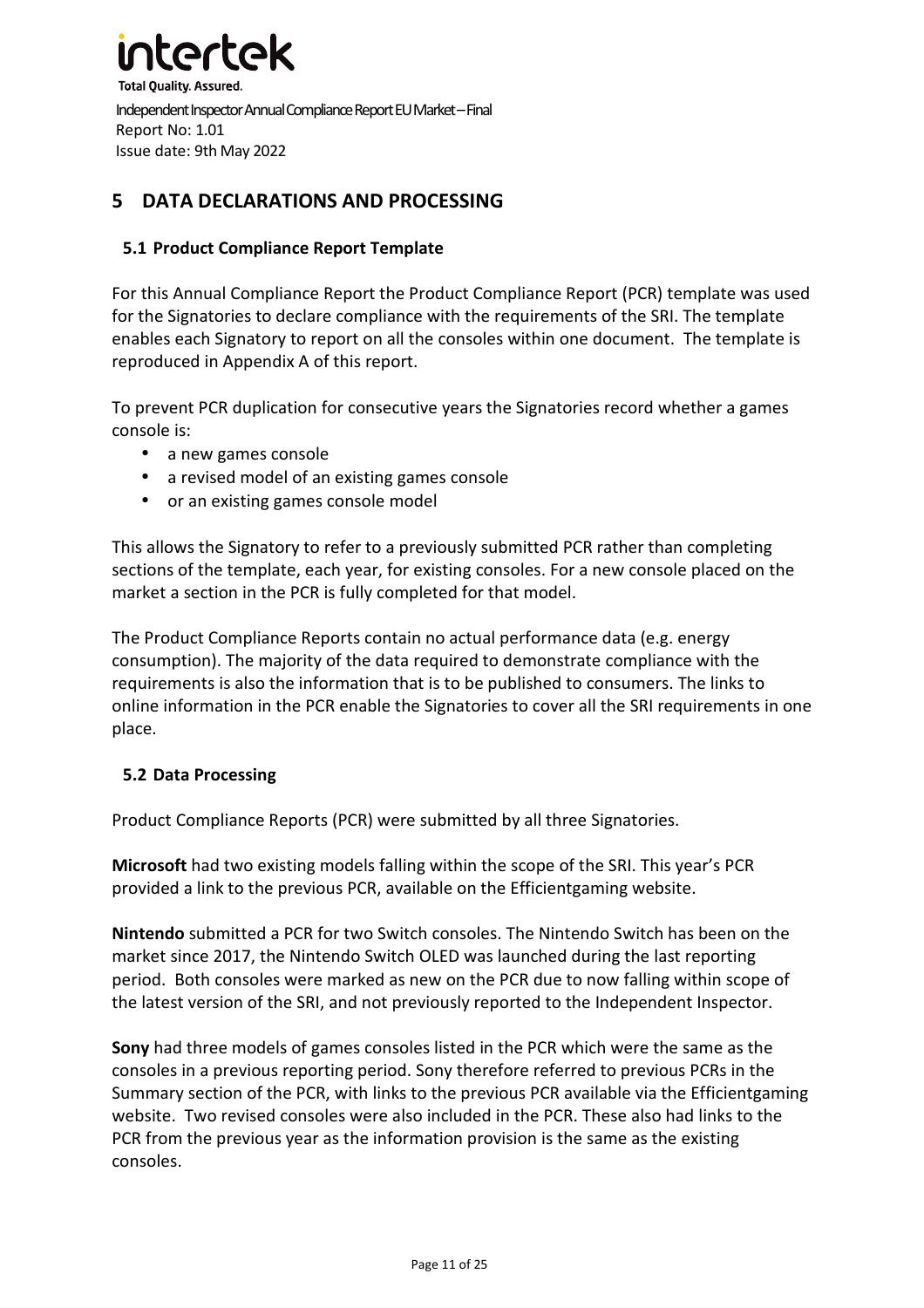

The Independent Inspector reviewed the PCRs for completeness. This involved checking that the online links provided in the PCR went to appropriate web pages, but the actual content on these pages was not reviewed.

#### **5.3 Market Coverage**

Using the Product Compliance Report format the Signatories specified what percentage of products sold complied with the SRI. Actual recorded sales figures are only required if the Signatory states that less that 90% of products sold comply with the SRI requirements.

The SRI commitment to demonstrate that the SRI covers at least 80% of the games consoles sold in the EU this is not part of the annual review and reporting by the Independent Inspector. The SRI states that Signatories will provide data from an independent 3rd party to the Commission to prove market coverage within three months following a change in Signatories, and will reconfirm market coverage every two years during the operation of the  $SRI<sup>3</sup>$ .

#### **5.4 Sales data**

It is the Signatories responsibility to declare and report market coverage. However, for the previous ACR they requested the inclusion of some sales data in the annual report. Market information can be sourced from the 3rd party market organization VGChartz. The data published by VGChartz does not differentiate sales in the UK post-Brexit and also includes the Nintendo Switch Lite (according to Nintendo). As a guide, a total sales figure of 15.93 million is given by VGChartz, but the UK and Switch Lite sales are included in this total.

### **6 SIGNATORY COMPLIANCE**

The SRI specifies four commitments to be met by the Signatories:

- 1. Ensure that Product Compliance Reports for all games consoles within the scope of the SRI are **submitted** to the Independent Inspector **on time**;
- 2. Ensure that the Product Compliance **Reports** for all games consoles **are complete**;
- 3. Ensure **that no more than 10% of products**, within the scope of the SRI, from an individual Signatory **fail to comply with the requirements** in the SRI.
- 4. Demonstrate that the SRI covers more than 80% of the games consoles sold in the EU for the preceding reporting period (bi-annually).

Only the first three commitments listed above are considered by the Independent Inspector, using the Product Compliance Template, prior to the compilation of this annual report.

<sup>&</sup>lt;sup>3</sup> Energy Efficiency of Games Consoles, Self-Regulatory Initiative for further improve the energy efficiency of Games consoles, Version 4.0, Section 4.2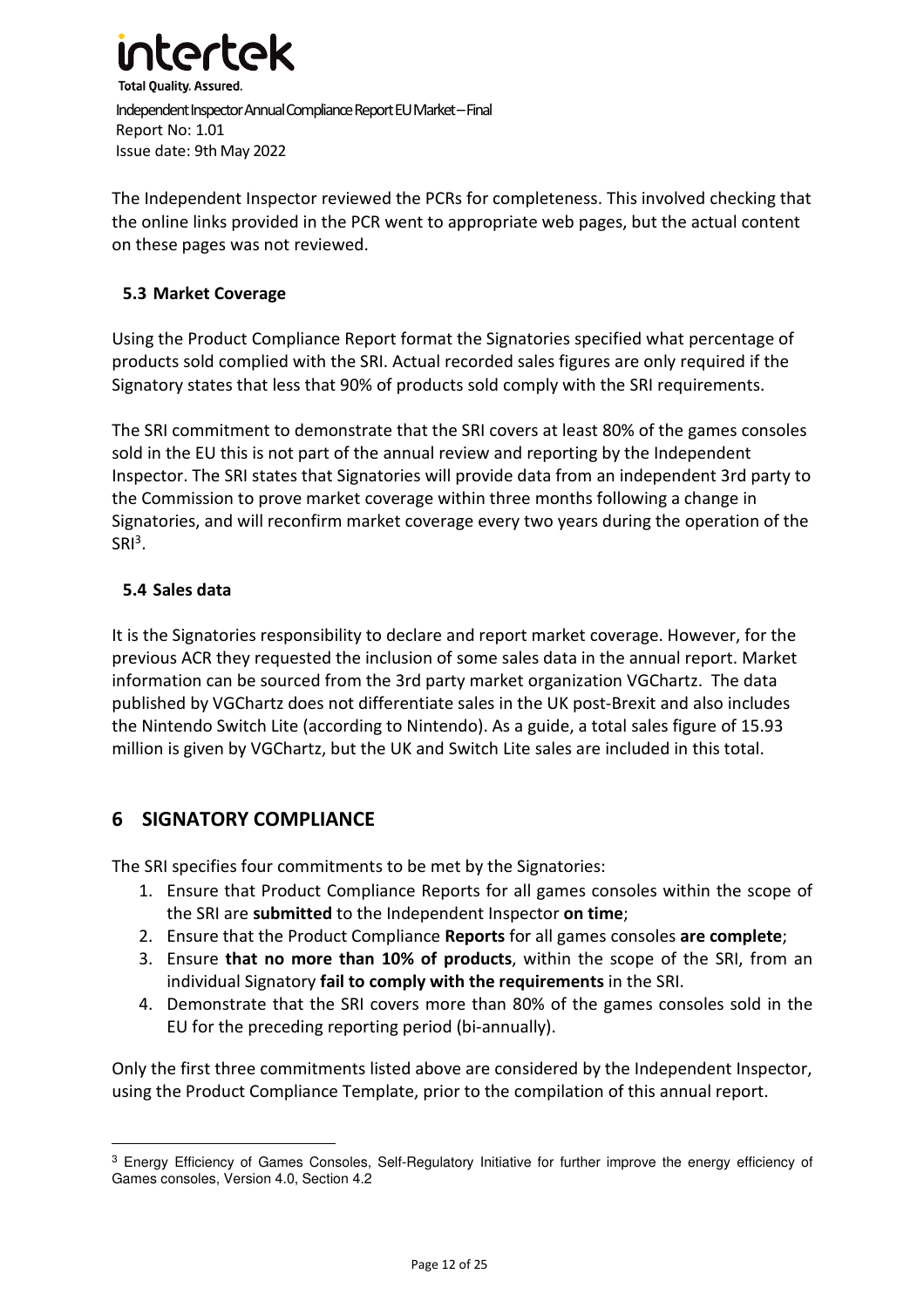

The market data compliance regarding aggregate sales of consoles in Europe (point 4) must be provided by the Signatories directly to the European Commission.

#### **6.1 Submission of Product Compliance Reports**

All initial Product Compliance Reports (PCR) were received by the Independent Inspector within the timeframe given in the SRI (by the end of February).

#### **6.2 Product Compliance Report Completeness**

Following a review by the Independent Inspector, each Signatory was contacted individually: there were no reporting or content issues regarding the PCRs for any of the Signatories.

#### **6.3 Market Coverage**

All three Signatories with in-scope consoles declared, via the Product Compliance Reports, compliance with the requirements of the SRI for at least 90% of products sold.

### **7 SRI REQUIREMENTS COMPLIANCE INVESTIGATION**

The SRI includes a requirement that a product compliance investigation may be conducted on any new games console model or a revised model after it is first placed on the market. Such an investigation uses product testing and the links provided in the PCR to verify the self-declared values and data provision. Annex A-1 and A-2 of the SRI specifies methods of verification for energy consumption and non-energy requirements & energy efficiency information.

For new consoles a product compliance investigation takes place after the submission of the PCR. As both Microsoft and Sony launched new models in the reporting period of 2020, and PCRs were submitted early 2021, an investigation took place in October 2021. Testing and verification was undertaken by the Consumer Electronics division of Intertek Performance Electrical & Network Assurance test facility in Milton Keynes, UK.

#### **7.1 Sample Purchase**

Despite the new models being launched almost a year prior to the testing, there were issues sourcing some games consoles from high street retailers.

The purchasing approach for compliance testing would normally require a random selection from products available on the open market. Where this was not possible the Signatories agreed the following approach: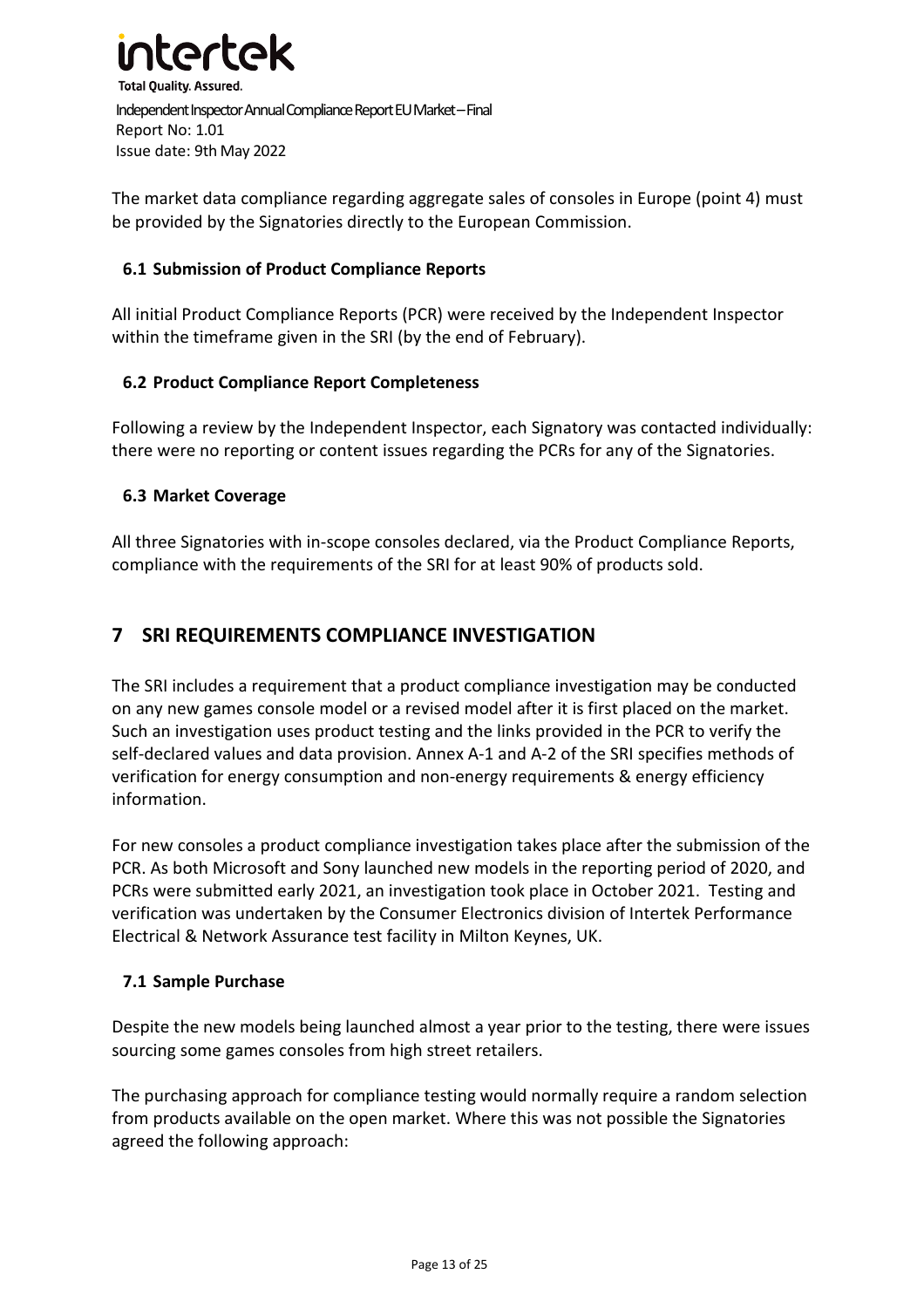

- Signatories would provide samples for consoles that could not be purchased off-theshelf with a declaration that the console is of retail specification and had not been altered in any way.
- The test report would be issued with 'interim results'.
- Once readily available, off-the-shelf samples will be purchased and re-tested to verify the results.

The samples tested were:

| Games Console                                            | <b>Provision of Sample</b>         |
|----------------------------------------------------------|------------------------------------|
| Microsoft Xbox Series S 1883                             | Purchased from a consumer retailer |
| Microsoft Xbox Series X 1882                             | Provided directly from Microsoft   |
| Sony Playstation5 <sup>®</sup> Digital Edition CFI-1016B | Provided directly from Sony        |
| Sony Playstation5 <sup>®</sup> CFI-1016A                 | Provided directly from Sony        |

#### **7.2 Testing and Reporting**

The Independent Inspector reviewed the test results and the non-energy requirements & energy efficiency information evidence according to the specifications in version 3.0 of the SRI. The SRI refers to testing a model subsequent to the submission of the Product Compliance Report for the console. This was interpreted by the Independent Inspector to mean that the testing should be confirming the information in the PCR and to the SRI version quoted on the PCR. This approach was also followed by one of the Signatories in relation to the evidence for non-energy requirements. However, correspondence from Signatories following the issuing of draft reports resulted in a request to review of the data according to version 4 of the SRI. The energy efficiency testing was the same for both versions of the SRI. The means of verification for the non-energy requirements & energy efficiency information are not significantly different but further evidence was required.

#### **7.3 Compliance**

From the energy efficiency testing and the review of evidence for non-energy requirements, all four consoles complied with the requirements according to SRI version 3.0. At the time of writing this draft annual compliance report, the Independent Inspector is still waiting for information from Microsoft to support the requirements for the non-energy requirements according to the SRI version 4.0. Sony was in compliance with SRI version 4.0 Off-the-shelf samples were still not readily available to re-test at the time of writing.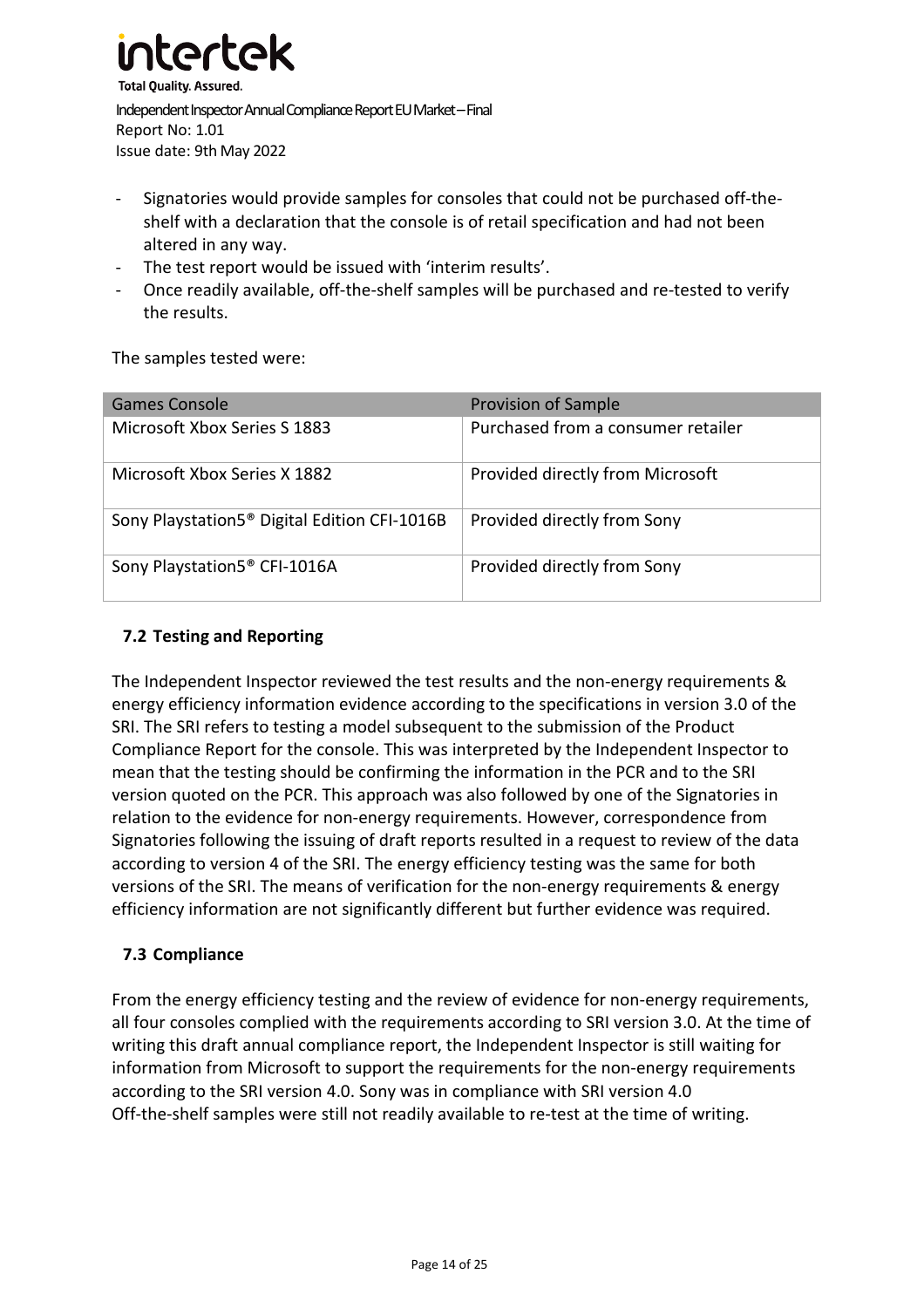

## **8 OVERALL COMPLIANCE**

For the reporting period January through December 2021, all the three Signatories comply with the reporting commitments in the SRI, in terms of the submission of Product Compliance Reports and declaring market coverage.

#### **8.1 Signatories and Games Consoles**

Table 1 below lists the manufacturers and the corresponding games consoles that are covered by the EU Self-Regulatory Initiative for the reporting period January through December 2021. Consoles not included in previous reports are identified in *italics*.

| <b>Manufacturer</b> | <b>Games Console Name</b>                     | Model no.       | <b>Type</b>                         |
|---------------------|-----------------------------------------------|-----------------|-------------------------------------|
| Microsoft           | Xbox Series X                                 | 1882            | 8K Definition Gaming Capable        |
| Microsoft           | <b>Xbox Series S</b>                          | 1883            | Ultra High Definition Media Capable |
| <b>Nintendo</b>     | Nintendo Switch                               | HAC-001(-01)    | <b>High Definition</b><br>$<$ 20W   |
| <b>Nintendo</b>     | Nintendo Switch OLED                          | <b>HEG-001</b>  | <b>High Definition</b><br>$<$ 20W   |
| Sony                | PlayStation <sup>®</sup> 4                    | <b>CUH-2216</b> | Ultra High Definition Media Capable |
| Sony                | PlayStation®5                                 | CFI-1016A       | 8K Definition Capable               |
| Sony                | PlayStation <sup>®</sup> 5 Digital<br>Edition | CFI-1016B       | 8K Definition Capable               |
| Sony                | PlayStation®5                                 | CFI-1116A       | <b>8K Definition Capable</b>        |
| Sony                | <b>PlayStation®5 Digital</b><br>Edition       | CFI-1116B       | <b>8K Definition Capable</b>        |

Table 1. Compliant models covered by the SRI (reporting period 2021)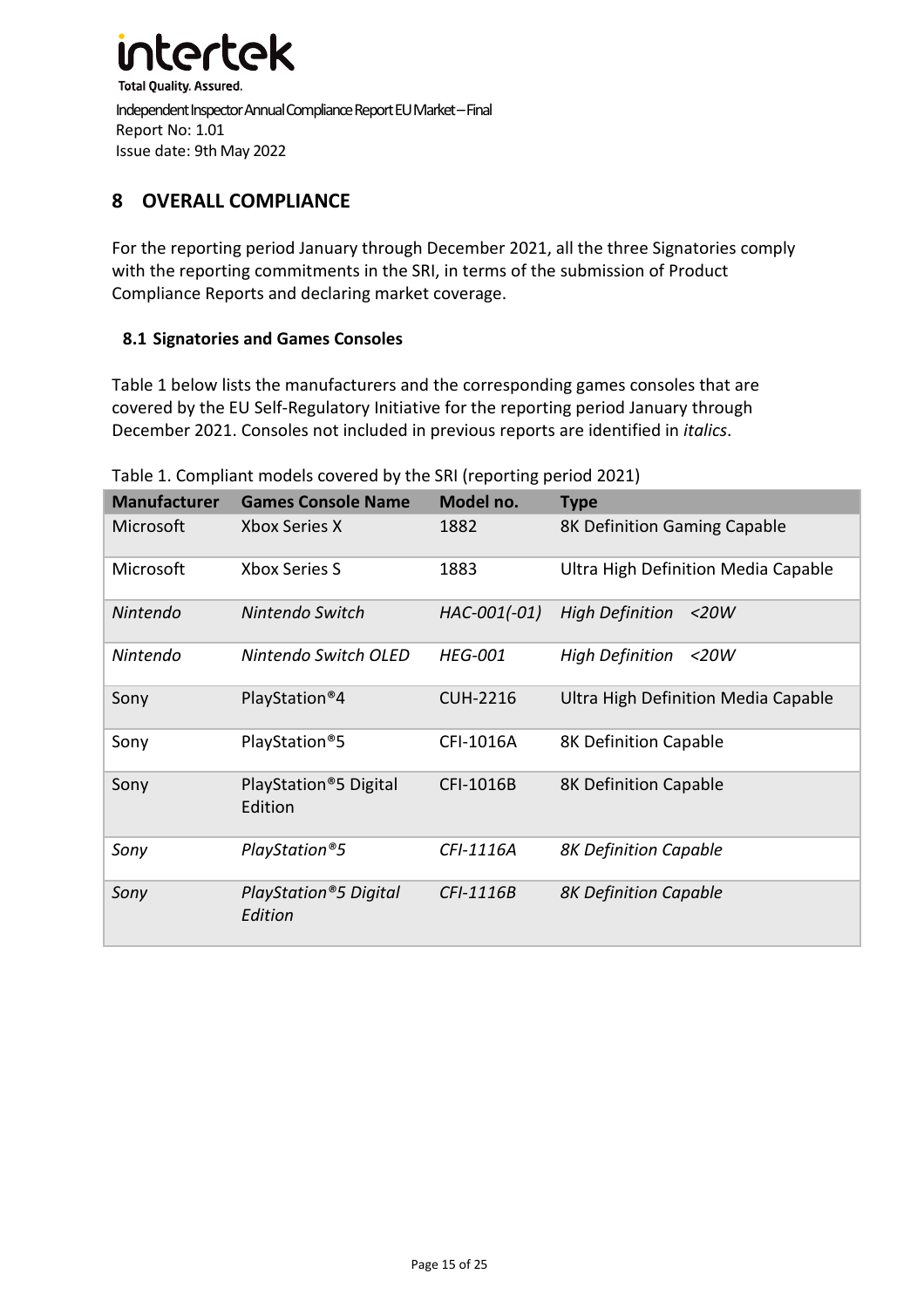

### **9 RECOMMENDATIONS**

The recommendations given are those in relation to the reporting process, data handling and product compliance review associated with the role of the Independent Inspector for the production of the Annual Compliance Report.

#### **9.1 Compliance Investigation Review**

The process used to undertake the compliance investigation review has revealed some areas in the SRI that led to different interpretations. These have been addressed through discussions between the Independent Inspector and the Signatories.

The recommendation is that clarification be included in future revisions of the SRI to ensure:

- There is communication between the Independent Inspector and Signatories to confirm the SRI version that will be used at the point of compliance testing.
- The Independent Inspector requests that all the verification information in relation to Annex A-2 is provided immediately prior to a compliance review.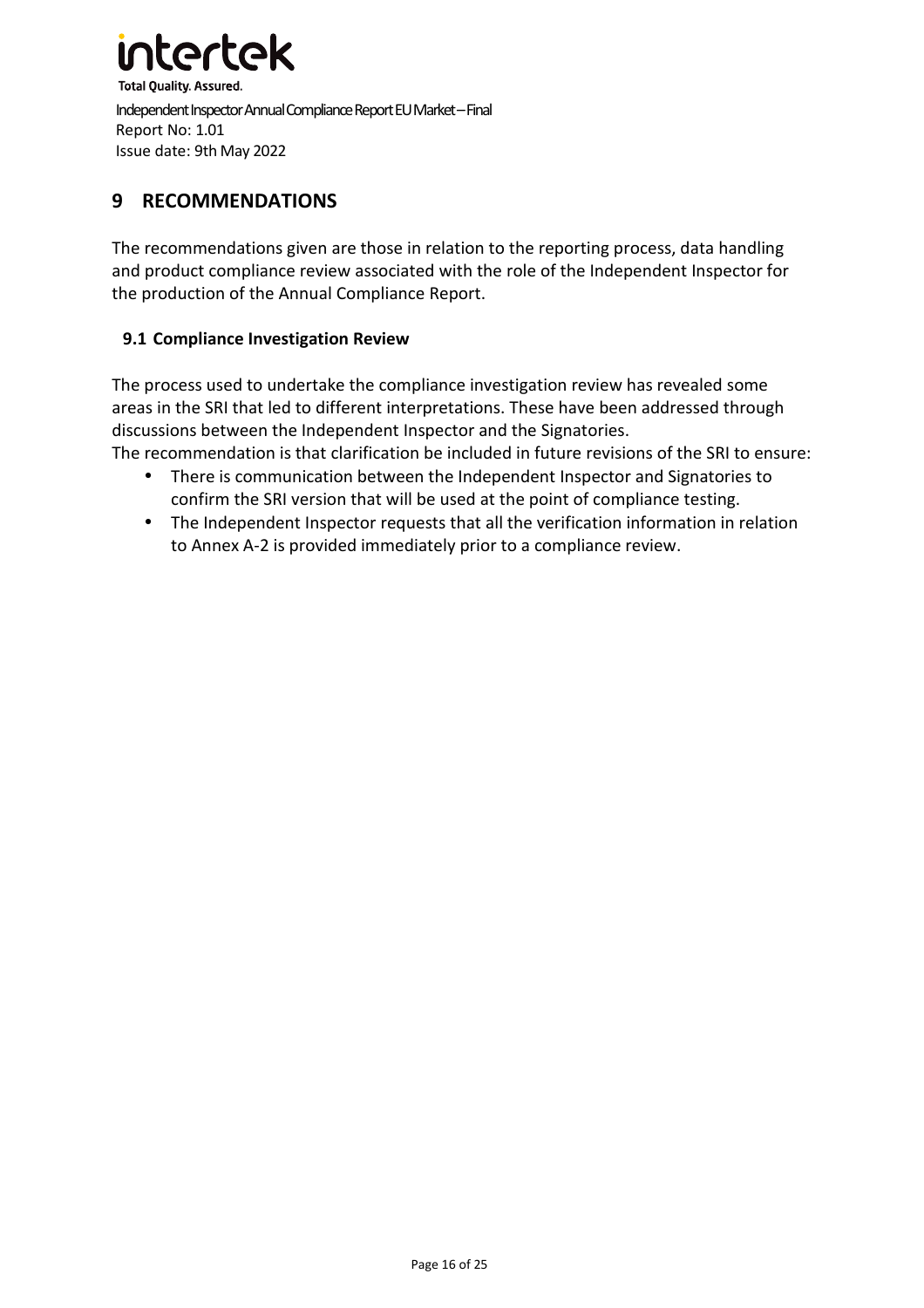

# **Appendix A -** PRODUCT COMPLIANCE REPORTING TEMPLATE

The template reproduced here was generated in Microsoft Word by the Signatories and allows all appropriate games consoles models to be reported on in one document, with a summary at the beginning.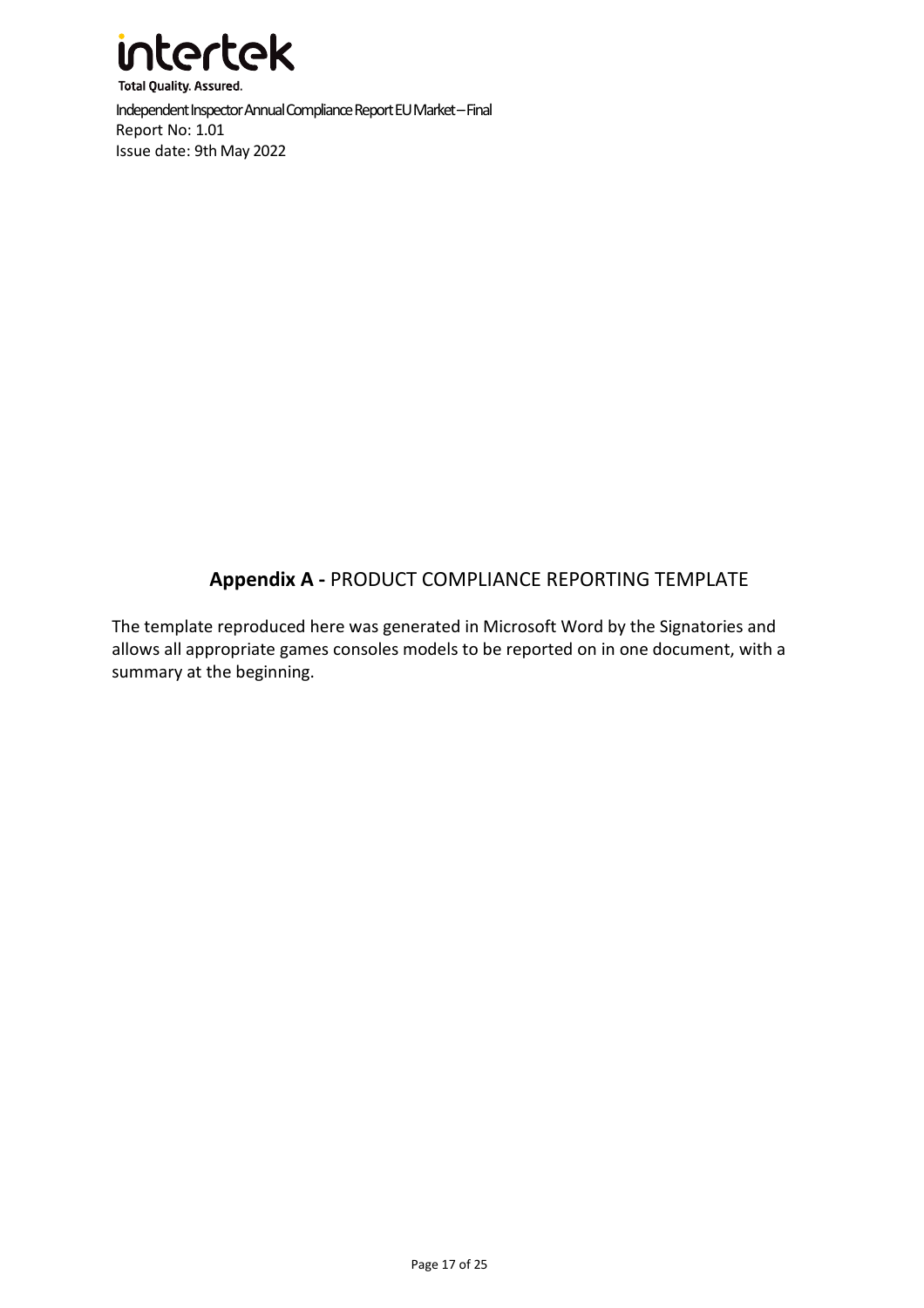**Total Quality. Assured.** 

Independent Inspector Annual Compliance Report EU Market – Final Report No: 1.01 Issue date: 9th May 2022

This EU PCR is submitted for compliance with the Games Console Voluntary Agreement (EU SRI version 4.0). For further information please see: https://www.efficientgaming.info/eu.html EU PCR version: 4.0 Date: [dd/mm/yyyy]

EU Product Compliance Report Summary

| Choose an item.<br>Signatory company |                                                              |                            |                       |                 |        |  |  |
|--------------------------------------|--------------------------------------------------------------|----------------------------|-----------------------|-----------------|--------|--|--|
|                                      | Reporting period                                             | Jan – Dec [yyyy]           |                       |                 |        |  |  |
|                                      | Date submitted                                               | [dd/mm/yyyy]               |                       |                 |        |  |  |
|                                      | Completed by                                                 | [name]                     |                       |                 |        |  |  |
|                                      | Contact details                                              | [VA Administrator details] |                       |                 |        |  |  |
| List of consoles within scope of SRI |                                                              |                            |                       |                 |        |  |  |
| #                                    | Model name                                                   | Model number               | Console type          | Status          | < 20 W |  |  |
| Α.                                   | [model name]                                                 | [model number]             | Choose an item.       | Choose an item. |        |  |  |
| <b>B.</b>                            | [model name]                                                 | [model number]             | Choose an item.       | Choose an item. |        |  |  |
|                                      | The Signatory complies with the requirements of the SRI for: |                            | 100% of products sold |                 |        |  |  |

|    | Reference to previously submitted PCR for applicable models | Submitted on:                 |
|----|-------------------------------------------------------------|-------------------------------|
| Α  | [Link/reference for model A if applicable]                  | Click or tap to enter a date. |
| В. | [Link/reference for model B if applicable]                  | Click or tap to enter a date. |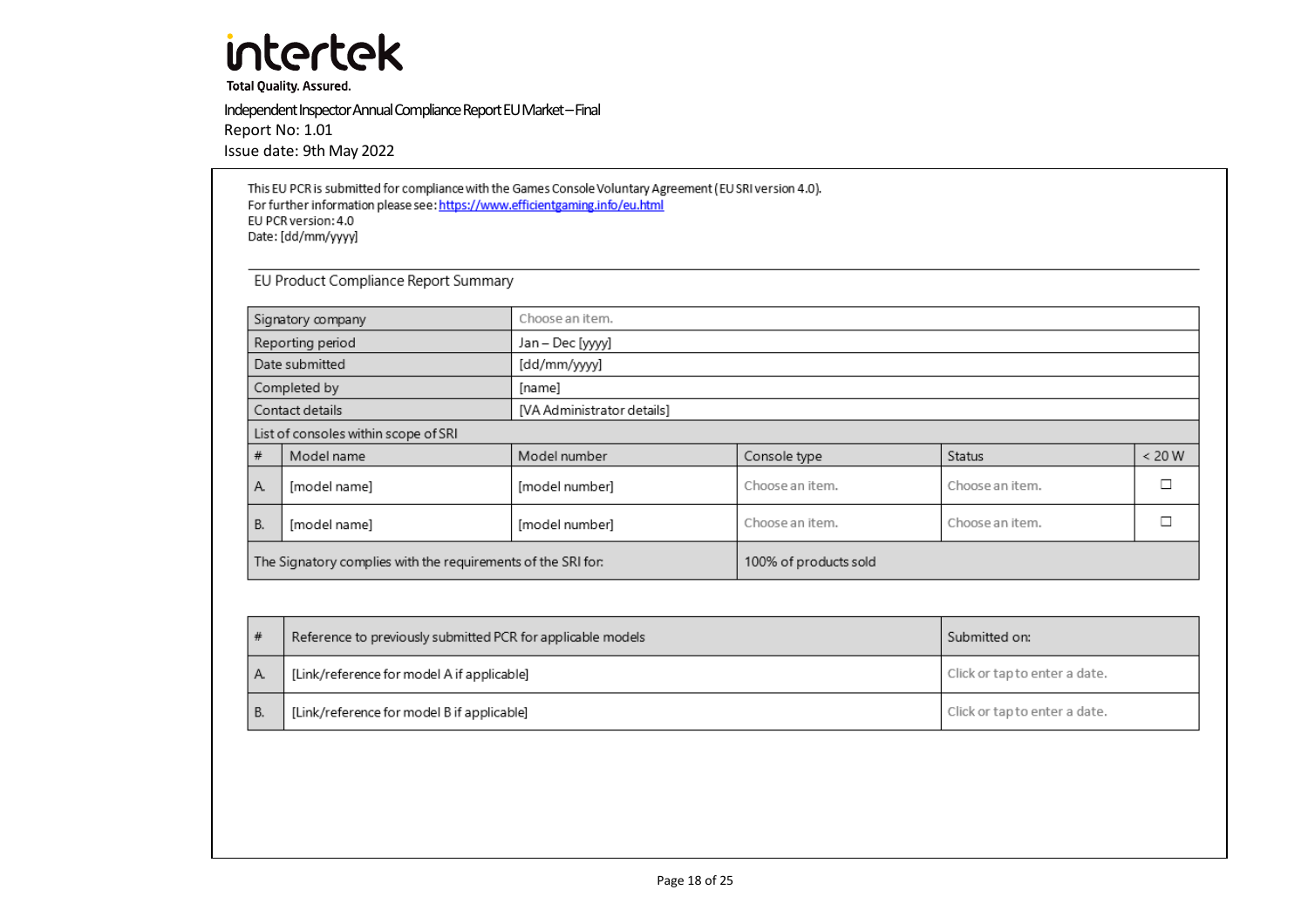**Total Quality. Assured.** 

Independent Inspector Annual Compliance Report EU Market – Final

Report No: 1.01

Issue date: 9th May 2022

|      | This EU PCR is submitted for compliance with the Games Console Voluntary Agreement (EU SRI version 4.0).<br>For further information please see: https://www.efficientgaming.info/eu.html<br>EU PCR version: 4.0<br>Date: [dd/mm/yyyy] |                                                                                                                                               |                                         |                 |             |
|------|---------------------------------------------------------------------------------------------------------------------------------------------------------------------------------------------------------------------------------------|-----------------------------------------------------------------------------------------------------------------------------------------------|-----------------------------------------|-----------------|-------------|
|      | □ EU Product Compliance Report (A)                                                                                                                                                                                                    |                                                                                                                                               |                                         |                 |             |
|      | Model name                                                                                                                                                                                                                            | [model name]                                                                                                                                  | Model number                            | [model number]  | < 20 W<br>□ |
| А.   | Console type                                                                                                                                                                                                                          | Choose an item.                                                                                                                               | <b>Status</b>                           | Choose an item. |             |
|      | Additional model information                                                                                                                                                                                                          |                                                                                                                                               |                                         |                 |             |
|      | Section 1.a                                                                                                                                                                                                                           |                                                                                                                                               |                                         |                 |             |
|      | declaration by the references provided                                                                                                                                                                                                | The following information and documents are submitted in support of this                                                                      | References to documentation / hyperlink |                 |             |
| 1.1  | Information on the energy-saving potential of power management.<br>(Section 3.1)                                                                                                                                                      |                                                                                                                                               |                                         |                 |             |
| 1.2  | Information on default regulatory standby mode when the Games<br>Console is powered-down. (Section 3.1)                                                                                                                               |                                                                                                                                               |                                         |                 |             |
| 1.3  | 3.1                                                                                                                                                                                                                                   | Information on the default auto power-down time settings. (Section                                                                            |                                         |                 |             |
| 1.4  | (Section 3.1)                                                                                                                                                                                                                         | Information on how to change time settings for auto power-down.                                                                               |                                         |                 |             |
| 1.5  | modes. (Section 3.1)                                                                                                                                                                                                                  | References to further information on other available low power                                                                                |                                         |                 |             |
| 1.6  | Information on console power consumption of navigation, media play,<br>gaming, regulatory standby mode(s) and other user-enabled low power<br>conditions. (Section 3.1)                                                               |                                                                                                                                               |                                         |                 |             |
| 1.7  | out-of-warranty services. (Section 3.2)                                                                                                                                                                                               | Information on availability of end-of-life processing, refurbishment,                                                                         |                                         |                 |             |
| 1.8  | Information on product life extension: explanation on how to keep the<br>consoles in good working condition. (Section 3.2)                                                                                                            |                                                                                                                                               |                                         |                 |             |
| 1.9  | Information on product life extension: how to delete personal data.<br>(Section 3.2)                                                                                                                                                  |                                                                                                                                               |                                         |                 |             |
| 1.10 |                                                                                                                                                                                                                                       | Information on product life extension: options available (if any) to<br>consumers to upgrade the performance of their consoles. (Section 3.2) |                                         |                 |             |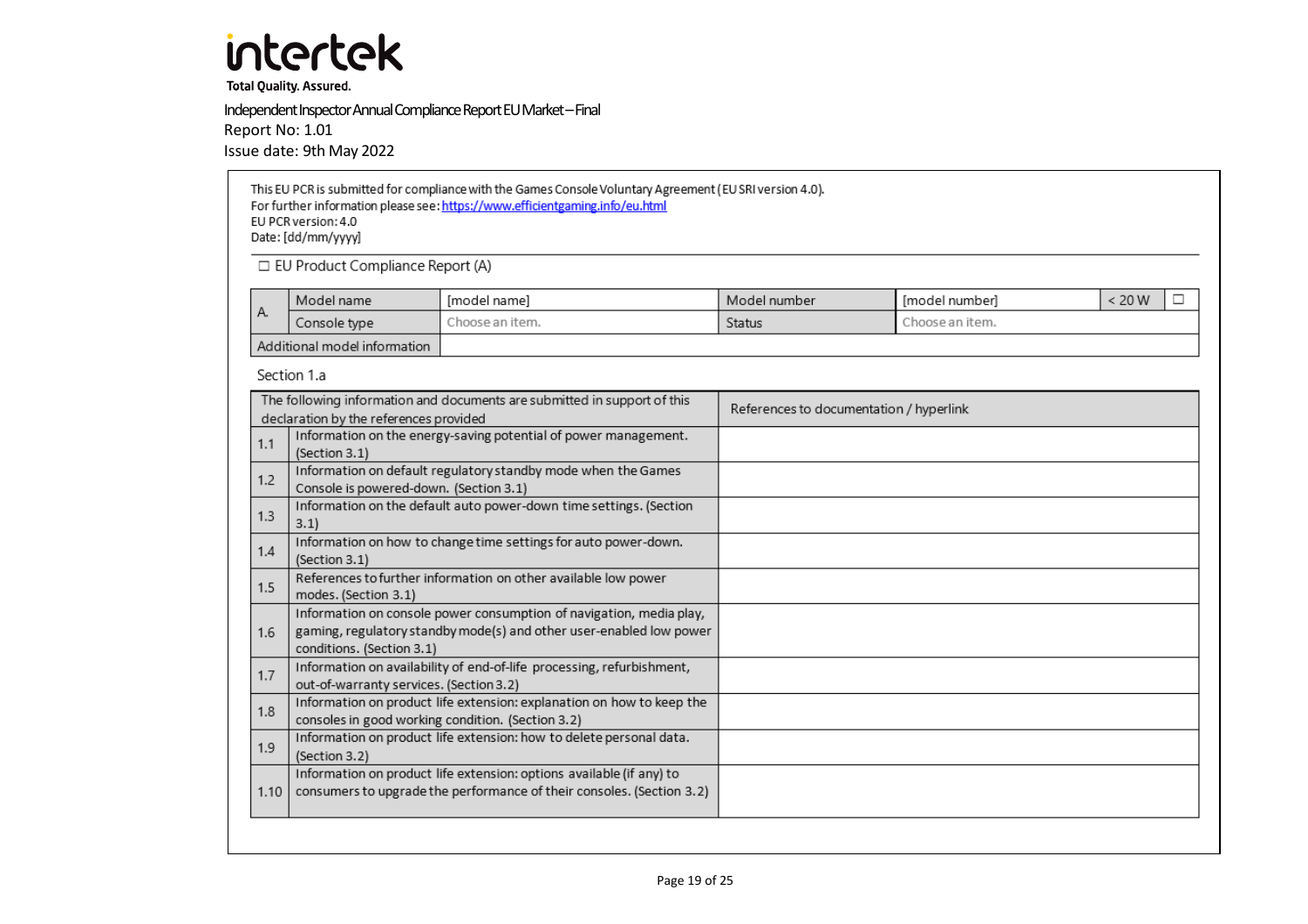**Total Quality. Assured.** 

Independent Inspector Annual Compliance Report EU Market – FinalReport No: 1.01

Issue date: 9th May 2022

| This EU PCR is submitted for compliance with the Games Console Voluntary Agreement (EU SRI version 4.0). |  |
|----------------------------------------------------------------------------------------------------------|--|
| For further information please see: https://www.efficientgaming.info/eu.html                             |  |
| EU PCR version: 4.0                                                                                      |  |
| Date: [dd/mm/yyyy]                                                                                       |  |
|                                                                                                          |  |

| regarding the repairability of the console is available. (Section 3.2) | Clear and consistent information, based on CENELEC standards. |
|------------------------------------------------------------------------|---------------------------------------------------------------|
|                                                                        |                                                               |

#### Section 1.b

| The Signatory company also confirms via this Product Compliance Report the following                                                   | Confirmed by the Signatory |
|----------------------------------------------------------------------------------------------------------------------------------------|----------------------------|
| 1.12 Technical documentation, as requested in Section 3.2.2, is made available to authorized repair services.                          |                            |
| $\lfloor$ 1.13 Product disassembly instructions, as requested in Section 3.2.2, are made available to repair and recycling operations. |                            |

#### Section 2.

| Reasons for non-compliance | Supporting documentation / reference / hyperlink |
|----------------------------|--------------------------------------------------|
|                            |                                                  |
|                            |                                                  |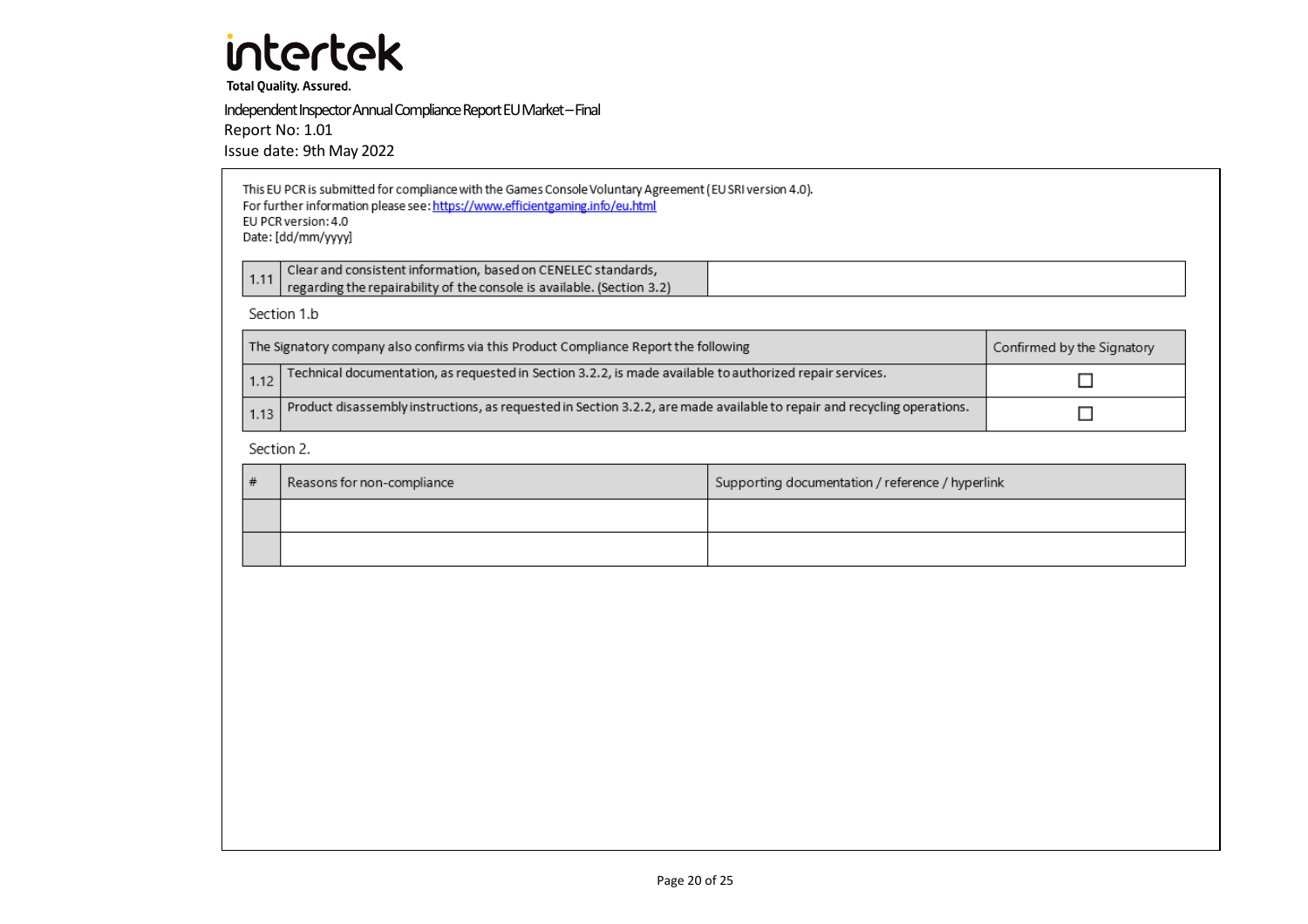**Total Quality. Assured.** 

Independent Inspector Annual Compliance Report EU Market – Final Report No: 1.01 Issue date: 9th May 2022

This EU PCR is submitted for compliance with the Games Console Voluntary Agreement (EU SRI version 4.0). For further information please see: https://www.efficientgaming.info/eu.html EU PCR version: 4.0 Date: [dd/mm/yyyy]

EU Product Compliance Report (B)

|                              | Model name   | Imodel namel    | Model number | Imodel numberl  | 20 W |  |
|------------------------------|--------------|-----------------|--------------|-----------------|------|--|
|                              | Console type | :hoose an item. | Status       | "hoose an item. |      |  |
| Additional model information |              |                 |              |                 |      |  |

Section 1.

|      | The following information and documents are submitted in support of this                                                                                                | References to documentation / hyperlink |
|------|-------------------------------------------------------------------------------------------------------------------------------------------------------------------------|-----------------------------------------|
| 1.1  | declaration by the references provided<br>Information on the energy-saving potential of power management.<br>(Section 3.1)                                              |                                         |
| 1.2  | Information on default regulatory standby mode when the Games<br>Console is powered-down. (Section 3.1)                                                                 |                                         |
| 1.3  | Information on the default auto power-down time settings. (Section<br>3.1)                                                                                              |                                         |
| 1.4  | Information on how to change time settings for auto power-down.<br>(Section 3.1)                                                                                        |                                         |
| 1.5  | References to further information on other available low power<br>modes. (Section 3.1)                                                                                  |                                         |
| 1.6  | Information on console power consumption of navigation, media<br>play, gaming, regulatory standby mode(s) and other user-enabled low<br>power conditions. (Section 3.1) |                                         |
| 1.7  | Information on availability of end-of-life processing, refurbishment,<br>out-of-warranty services. (Section 3.2)                                                        |                                         |
| 1.8  | Information on product life extension: explanation on how to keep<br>the consoles in good working condition. (Section 3.2)                                              |                                         |
| 1.9  | Information on product life extension: how to delete personal data.<br>(Section 3.2)                                                                                    |                                         |
| 1.10 | Information on product life extension: options available (if any) to<br>consumers to upgrade the performance of their consoles. (Section<br>3.2)                        |                                         |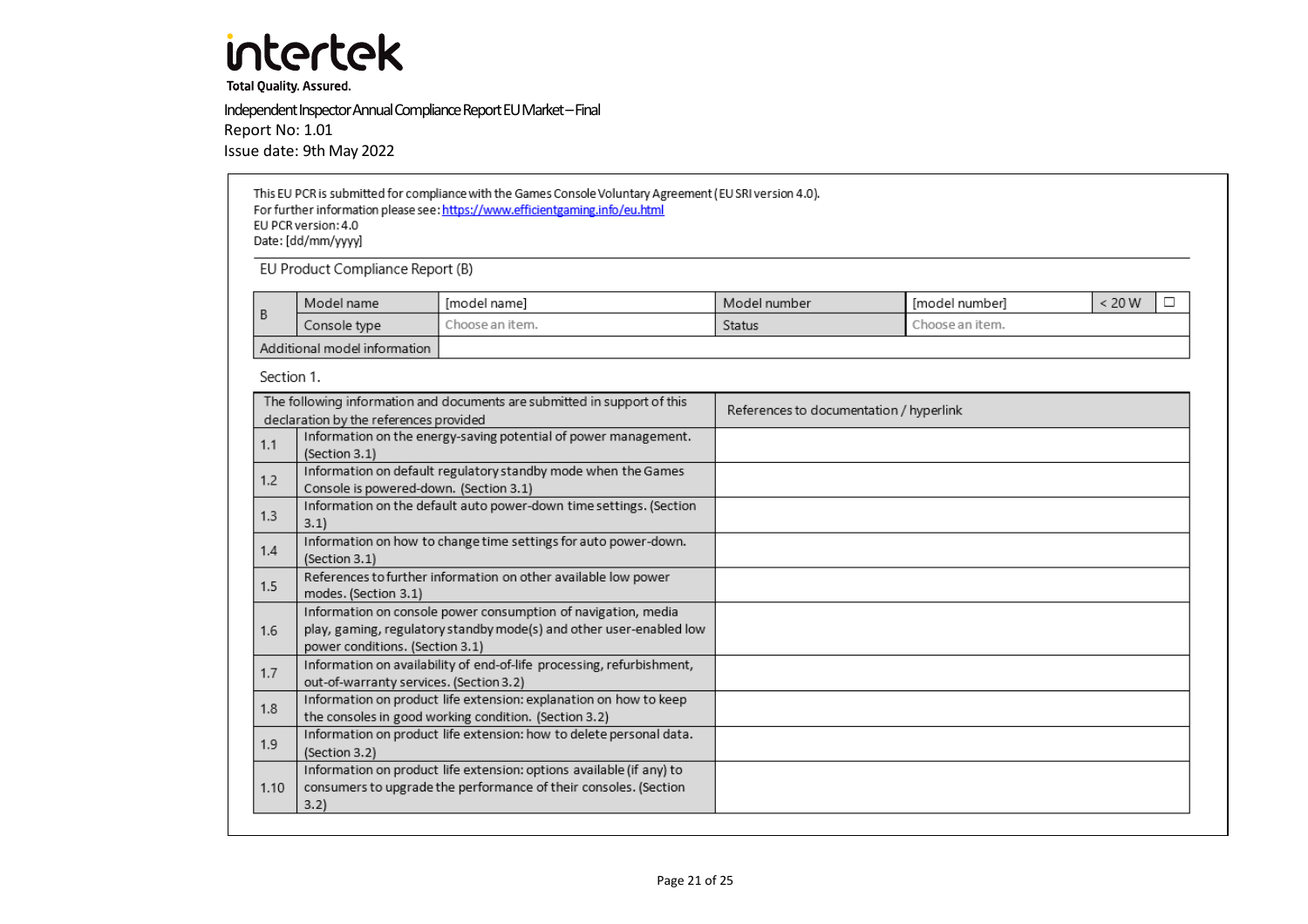**Total Quality. Assured.** 

Independent Inspector Annual Compliance Report EU Market – Final Report No: 1.01 Issue date: 9th May 2022

> This EU PCR is submitted for compliance with the Games Console Voluntary Agreement (EU SRI version 4.0). For further information please see: https://www.efficientgaming.info/eu.html EU PCR version: 4.0 Date: [dd/mm/yyyy] Clear and consistent information, based on CENELEC standards,  $1.11$ regarding the reparability of the console is available. (Section 3.2)

Section 1.b

|      | The Signatory company also confirms via this Product Compliance Report the following                                    | Confirmed by the Signatory |
|------|-------------------------------------------------------------------------------------------------------------------------|----------------------------|
| 1.12 | Technical documentation, as requested in Section 3.2.2, is made available to authorized repair services.                |                            |
| 1.13 | Product disassembly instructions, as requested in Section 3.2.2, are made available to repair and recycling operations. |                            |

Section 2.

| Reasons for non-compliance | Supporting documentation / reference / hyperlink |
|----------------------------|--------------------------------------------------|
|                            |                                                  |
|                            |                                                  |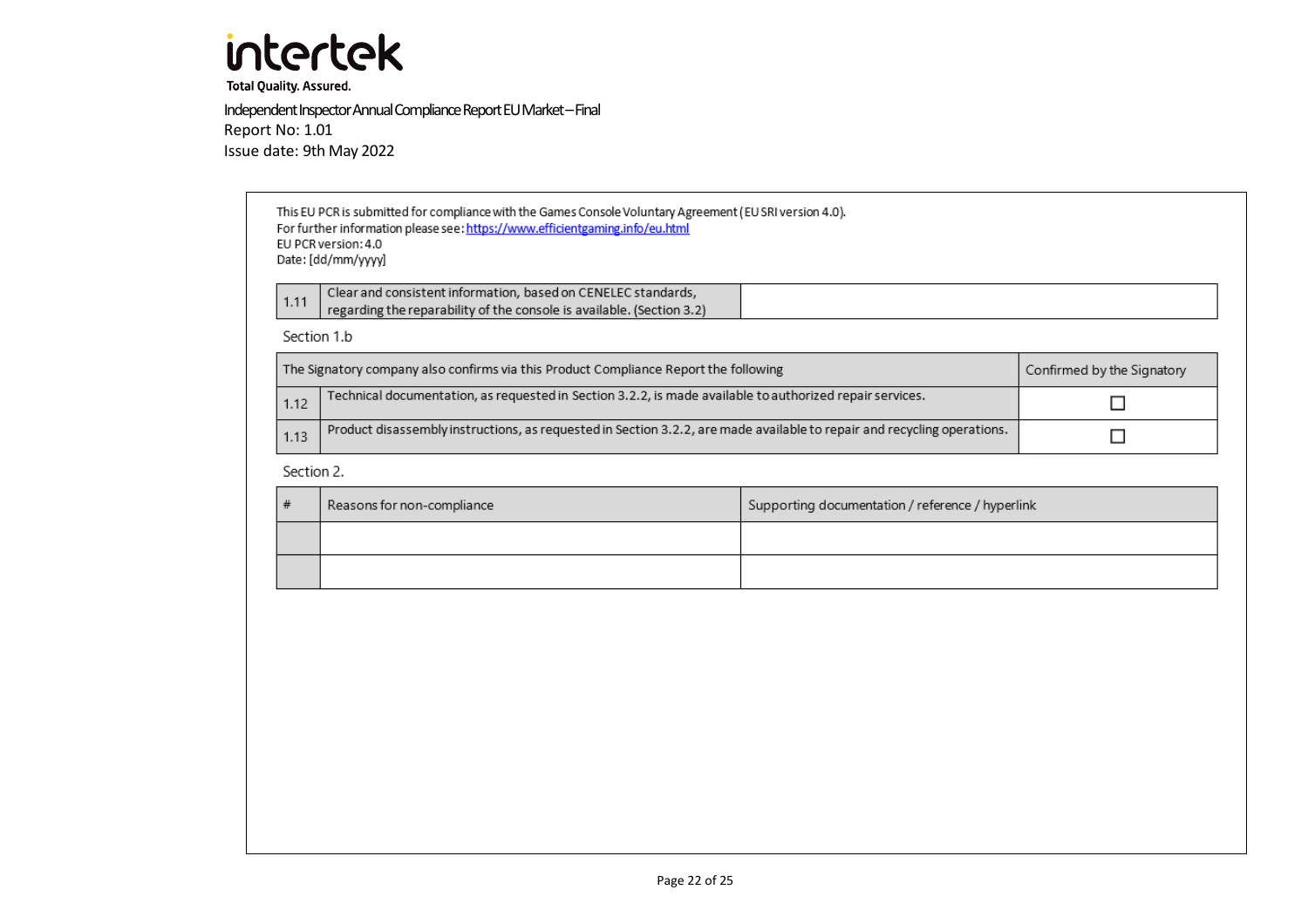

**Total Quality. Assured.** 

Independent Inspector Annual Compliance Report EU Market – Final Report No: 1.01 Issue date: 9th May 2022

> This EU PCR is submitted for compliance with the Games Console Voluntary Agreement (EU SRI version 4.0). For further information please see: https://www.efficientgaming.info/eu.html EU PCR version: 4.0 Date: [dd/mm/yyyy]

Notes for Independent Inspector

| # | Notes | Regarding |
|---|-------|-----------|
|   |       |           |
|   |       |           |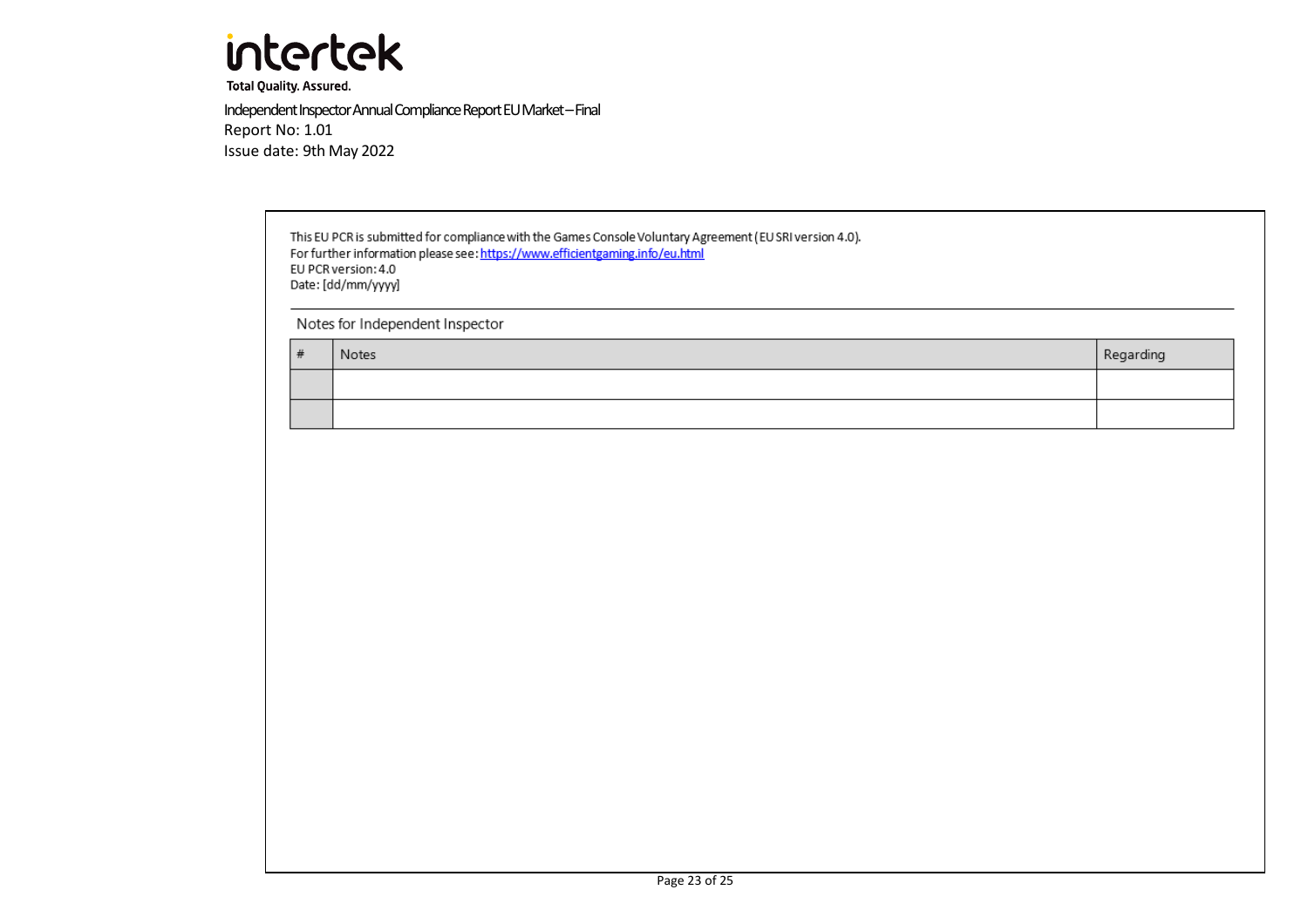

# **Appendix B -** SELF REGULATORY INITIATIVE KEY POWER CONSUMPTION REQUIREMENTS